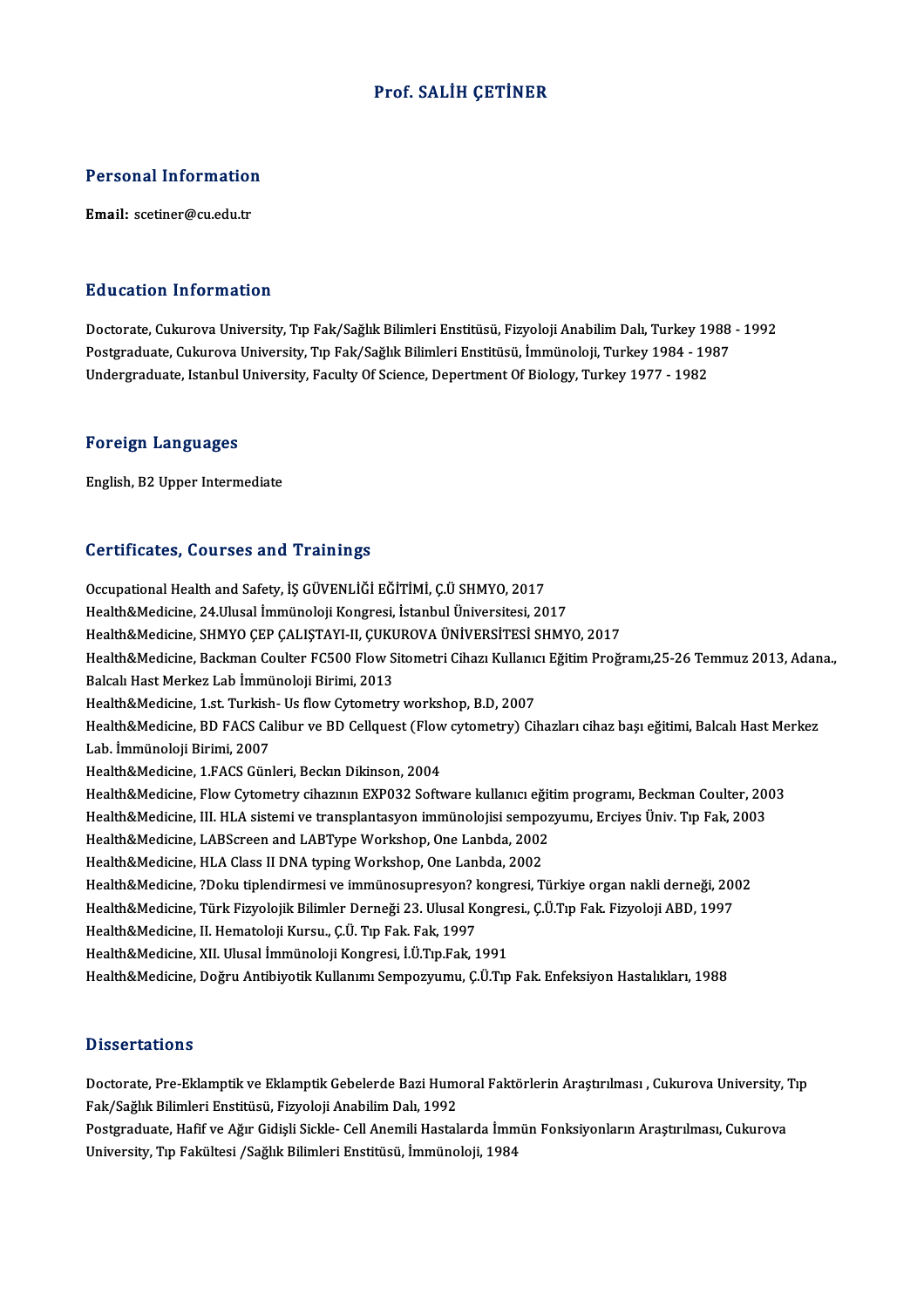### **Research Areas**

Medicine, Health Sciences, Fundamental Medical Sciences, Microbiology and Clinical Microbiology, Immunology

#### Academic Titles / Tasks

**Academic Titles / Tasks**<br>Professor, Cukurova University, Abdi Sütcü Sağlık Hizmetleri Meslek Yüksekokulu, Tıbbi Hizmetler Ve Teknikler, 2019 -<br>Centinues Professor,<br>Continues<br>Associate I Professor, Cukurova University, Abdi Sütcü Sağlık Hizmetleri Meslek Yüksekokulu, Tıbbi Hizmetler Ve Teknikler,<br>Continues<br>Associate Professor, Cukurova University, Abdi Sütcü Sağlık Hizmetleri Meslek Yüksekokulu, Tıbbi Hizm Continues<br>Associate Professor, Cukurova University, Abdi Sütcü Sağlık Hizmetleri Meslek Yüksekokulu, Tıbbi Hizmetler Ve<br>Teknikler, 2015 - 2019

# 1eknikier, 2015 - 2019<br>Academic and Administrative Experience

**Academic and Administrative<br>Cukurova University, 2017 - Continues<br>Culavrova University, 2017 - Continues** Cukurova University, 2017 - Continues<br>Cukurova University, 2017 - Continues

### Courses

LABORATUVARALETLERİ,AssociateDegree,2018 -2019 Laboratuvar aletleri, Associate Degree, 2016 - 2017

### Advising Theses

Advising Theses<br>ÇETİNER S., Radyofrekans elektromanyetik radyasyona maruz bırakılmış sıçanlarda inflamatuvar ve anti-inflamatuvar<br>sitekinlerin arastırılması, Bestaraduate C Yesust(Student), 2019 sita vising inseses<br>ÇETİNER S., Radyofrekans elektromanyetik radyasyona maruz bı<br>sitokinlerin araştırılması, Postgraduate, G.Yesyet(Student), 2018 sitokinlerin araştırılması, Postgraduate, G.Yesyet(Student), 2018<br>Jury Memberships

**Jury Memberships<br>Associate Professor Exam, Associate Professor Exam, Çukurova Üniversitesi, May, 2022**<br>Pest Craduste Pest Craduste Culuyeva Üniversitesi Eshmuary 2022 pary Fromborompo<br>Associate Professor Exam, Associate Professor Exam, Çukurova Ünive<br>Post Graduate, Post Graduate, Çukurova Üniversitesi, February, 2022<br>Associate Professor Evam, Associate Professor Evam, Gulurova Ünive Associate Professor Exam, Associate Professor Exam, Çukurova Üniversitesi, May, 2022<br>Post Graduate, Post Graduate, Çukurova Üniversitesi, February, 2022<br>Associate Professor Exam, Associate Professor Exam, Çukurova Üniversi Post Graduate, Post Graduate, Çukurova Üniversitesi, February, 2022<br>Associate Professor Exam, Associate Professor Exam, Çukurova Üniversitesi, September, 2021<br>Associate Professor Exam, Associate Professor Exam, Çukurova Ün Associate Professor Exam, Associate Professor Exam, Çukurova Üniversitesi, September, 2021<br>Associate Professor Exam, Associate Professor Exam, Çukurova Üniversitesi, September, 2021<br>Associate Professor Exam, Associate Prof Associate Professor Exam, Associate Professor Exam, Çukurova Üniversitesi, September<br>Associate Professor Exam, Associate Professor Exam, Çukurova Üniversitesi, September<br>Associate Professor Exam, Associate Professor Exam, Associate Professor Exam, Associate Professor Exam, Çukurova Üni<br>Associate Professor Exam, Associate Professor Exam, Çukurova Üni<br>Post Graduate, Post Graduate, Çukurova Üniversitesi, August, 2019<br>Post Craduate, Post Cradua Associate Professor Exam, Associate Professor Exam, Çukurova Üniversitesi, July, 2021<br>Post Graduate, Post Graduate, Çukurova Üniversitesi, August, 2019<br>Post Graduate, Post Graduate, Çukurova Üniversitesi, May, 2019

### Articles Published in Journals That Entered SCI, SSCI and AHCI Indexes

- rticles Published in Journals That Entered SCI, SSCI and AHCI Indexes<br>I. Effect of Heterologous Vaccination Strategy on Humoral Response against COVID-19 with CoronaVac<br>Rive BNT162b2: A Prespective Cobert Study plus Plus Bonshou in Journals Phat Entered<br>Effect of Heterologous Vaccination Strategy<br>plus BNT162b2: A Prospective Cohort Study<br>DEMIPHINDI H METE B TANID E KABA E KIBAL Effect of Heterologous Vaccination Strategy on Humoral Response against COVI<br>plus BNT162b2: A Prospective Cohort Study<br>DEMİRHİNDİ H., METE B., TANIR F., KARA E., KİBAR F., ÇETİNER S., CANDEVİR A., Akti S. E.<br>VACCINES. val plus BNT162b2: A Prospective Cohort Study<br>DEMİRHİNDİ H., METE B., TANIR F., KARA E., KİBAR F.,<br>VACCINES, vol.10, no.5, 2022 (Journal Indexed in SCI)<br>Effects of transcutaneous electrical narve stimu DEMIRHINDI H., METE B., TANIR F., KARA E., KIBAR F., ÇETINER S., CANDEVIR A., Akti S. E.<br>VACCINES, vol.10, no.5, 2022 (Journal Indexed in SCI)<br>II. Effects of transcutaneous electrical nerve stimulation applied at different
- VACCINES, vol.10, no.5, 2022 (Journal Indexed in SCI)<br>Effects of transcutaneous electrical nerve stimulation applied at different frequencies during labor<br>on hormone levels, labor pain perception, and anxiety: a randomized Effects of tr<br>on hormone<br>clinical trial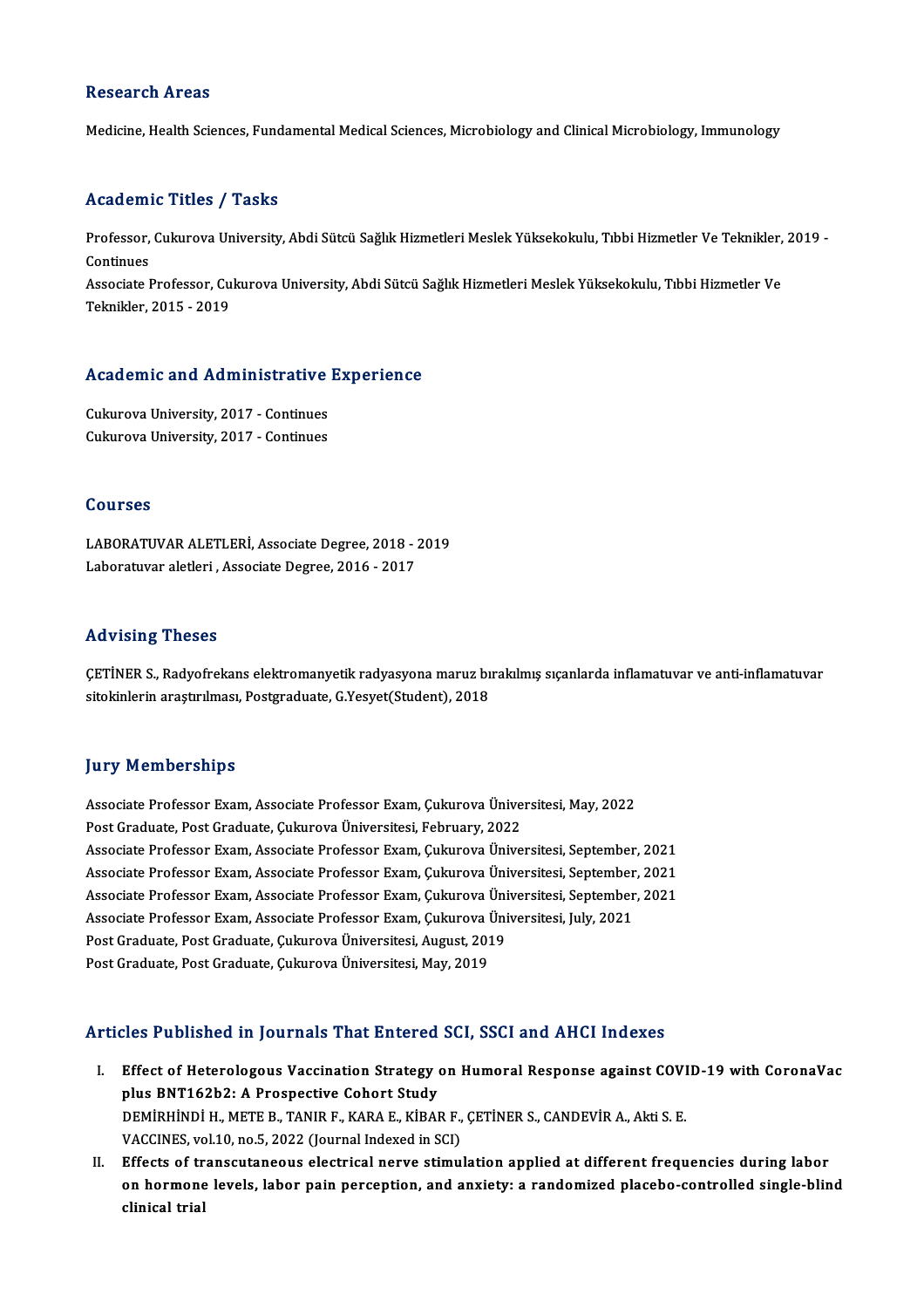SuluR.,AkbaşM.,Çetiner S.

European Journal Of Integrative Medicine, vol.3, pp.1-13, 2022 (Journal Indexed in SCI Expanded)

Sulu R., Akbaş M., Çetiner S.<br>European Journal Of Integrative Medicine, vol.3, pp.1-13, 2022 (Journal Indexed in SCI Expanded)<br>III. Determination of the relationship between major histocompatibility complex alleles and chi European Journal Of Integrative Medicine,<br>Determination of the relationship bet<br>onset obsessive-compulsive disorder Determination of the relationship between major histocompatibility complex alleles and childhood<br>onset obsessive-compulsive disorder<br>Lüleyap H. Ü. , Karacaoğlan G., Yolga Tahiroğlu A., Yaman A., Pazarcı P., Çetiner S., Alp

onset obses:<br>Lüleyap H. Ü.<br>G., Lüleyap D.<br>Turkish Journ Lüleyap H. Ü. , Karacaoğlan G., Yolga Tahiroğlu A., Yaman A., Pazarcı P., Çetiner S., Alptekin D., Serto<br>G., Lüleyap D.<br>Turkish Journal Of Medical Sciences, vol.52, pp.456-462, 2022 (Journal Indexed in SCI Expanded)<br>SABS C

- G., Lüleyap D.<br>Turkish Journal Of Medical Sciences, vol.52, pp.456-462, 2022 (Journal Indexed in :<br>IV. SARS-COV-2 vaccine: First-month results of a six-month follow-up study.<br>Mete B. Tanir E. Demirbindi H. Kara E. Kibar E. Turkish Journal Of Medical Sciences, vol.52, pp.456-462, 2022 (Journal Indexed i<br>SARS-COV-2 vaccine: First-month results of a six-month follow-up stud<br>Mete B., Tanir F., Demirhindi H., Kara E., Kibar F., Çetiner S., Candev SARS-COV-2 vaccine: First-month results of a six-month follow-up study.<br>Mete B., Tanir F., Demirhindi H., Kara E., Kibar F., Çetiner S., Candevir A., Dal R. A.<br>Turkish journal of medical sciences, vol.52, pp.21-31, 2022 (J Mete B., Tanir F., Demirhindi H., Kara E., Kibar F., Çetiner S., Candevir A., Dal R. A.<br>Turkish journal of medical sciences, vol.52, pp.21-31, 2022 (Journal Indexed in SCI)<br>V. Low immunity against vaccine preventable disea
- Turkish journal of medical sciences, vol.52, pp.21-31, 2022 (Journal Indexed in SCI)<br>L**ow immunity against vaccine preventable diseases in Turkish HIV cohort**<br>Candevir A., Kuşcu F., Yildirim F., Kömür S., Çiçek Şentürk G., Low immunity against vaccine preventable diseases in Turkish HIV cohort<br>Candevir A., Kuşcu F., Yildirim F., Kömür S., Çiçek Şentürk G., Inal A. S. , Eser F., Çetiner S., Kurtaran B., T<br>TURKISH JOURNAL OF MEDICAL SCIENCES, Candevir A., Kuşcu F., Yildirim F., Kömür S., Çiçek Şentürk G., Inal A. S., Eser F., Çetiner S., Kurtar<br>TURKISH JOURNAL OF MEDICAL SCIENCES, vol.51, no.5, pp.2311-2317, 2021 (Journal Indexed<br>VI. Evaluation of pancreatic fu
- TURKISH JOURNAL OF MEDICAL SCIENCES, vol.51, no.5, pp.231<br>Evaluation of pancreatic functions in cases of primary a<br>Tuluce M. E. , Barutcu A., Yavuz S., Agin M., Cetiner S., Tumgor G.<br>Minerys podiatrics 2020 (Journal Indove Evaluation of pancreatic functions in cases of primary<br>Tuluce M. E. , Barutcu A., Yavuz S., Agin M., Cetiner S., Tumgor<br>Minerva pediatrica, 2020 (Journal Indexed in SCI Expanded)<br>Importance of 14.2.2sts, anti-sann, and ant
- Tuluce M. E. , Barutcu A., Yavuz S., Agin M., Cetiner S., Tumgor G.<br>Minerva pediatrica, 2020 (Journal Indexed in SCI Expanded)<br>VII. Importance of 14-3-3eta, anti-carp, and anti-sa in the diagnosis of seronegative rheumatoi Minerva pediatrica, 2020 (Journal Indexed in SCI Expanded)<br>Importance of 14-3-3eta, anti-carp, and anti-sa in the diagnosis of seronegative rheumatoid arth<br>Salman E., Çetiner S., Boral B., Kibar F., Erken E., Ersözlü E. D. I<mark>mportance o</mark><br>Salman E., Çetii<br>Duran A., et al.<br>Turkish Journa Salman E., Çetiner S., Boral B., Kibar F., Erken E., Ersözlü E. D. , Badak S. Ö. , Bilici Salman R., Sert<br>Duran A., et al.<br>Turkish Journal of Medical Sciences, vol.49, no.5, pp.1498-1502, 2019 (Journal Indexed in SCI)<br>EARL

- Duran A., et al.<br>Turkish Journal of Medical Sciences, vol.49, no.5, pp.1498-1502, 2019 (Journal Indexed in SCI)<br>VIII. EARLY DETERMINATION OF RENAL INJURY IN CHILDREN WITH SOLITARY FUNCTIONING KIDNEY<br>Gorur O., KARABAY BAYAZ Turkish Journal of Medical Sciences, vol.49, no.5, pp.1498-1502, 2019 (Journal Indexed in SCI)<br>EARLY DETERMINATION OF RENAL INJURY IN CHILDREN WITH SOLITARY FUNCTIONING<br>Gorur O., KARABAY BAYAZIT A., ATMIŞ B., MELEK E., ÖZÇ EARLY DETERMINATION OF RENAL INJURY IN CHILDREN WITH SOLITARY F<br>Gorur O., KARABAY BAYAZIT A., ATMIŞ B., MELEK E., ÖZÇELİK Ç., İNAL T. C. , ÇETİNER :<br>PEDIATRIC NEPHROLOGY, vol.33, no.10, pp.1856-1857, 2018 (Journal Indexed
	- IX. Frequency of Celiac Disease in Children with Peptic Ulcers<br>Tumgor G., Ağın M., Doran F., Cetiner S. PEDIATRIC NEPHROLOGY, vol.33, no.10<br>Frequency of Celiac Disease in Chil<br>Tumgor G., Ağın M., Doran F., Cetiner S.<br>DICESTIVE DISEASES AND SCIENCES. v Frequency of Celiac Disease in Children with Peptic Ulcers<br>Tumgor G., Ağın M., Doran F., Cetiner S.<br>DIGESTIVE DISEASES AND SCIENCES, vol.63, no.10, pp.2681-2686, 2018 (Journal Indexed in SCI)<br>Lean six sigma mathodologies i
	- X. Lean six sigma methodologies improve clinical laboratory efficiency and reduce turnaround times inal T. C., Ozturk O. G., Kibar F., Cetuner S., Matyar S., Dagluoglu G., Yaman A. DIGESTIVE DISEASES AND SCIENCES, vol.63, no.10, pp.2681-2686, 2018 (Jonato I dean six sigma methodologies improve clinical laboratory efficient<br>Inal T. C. , Ozturk O. G. , Kibar F., Cetner S., Matyar S., Daglıoglu G., Yama Lean six sigma methodologies improve clinical laboratory efficiency and reduce t<br>İnal T. C. , Ozturk O. G. , Kibar F., Cetner S., Matyar S., Daglıoglu G., Yaman A.<br>JOURNAL OF CLINICAL LABORATORY ANALYSIS, vol.32, no.1, 201
- XI. Performance comparison of new generation HCV core antigen test versus HCV RNA test in management of hepatitis C virus infection JOURNAL OF CLINICAL LABORATORY ANALYSIS<br>Performance comparison of new generation<br>management of hepatitis C virus infection<br>CETINER S. Duran A.C., Kibor E, YAMAN A ÇETİNERS.,DuranA.C. ,Kibar F.,YAMANA. management of hepatitis C virus infection<br>ÇETİNER S., Duran A. C. , Kibar F., YAMAN A.<br>TRANSFUSION AND APHERESIS SCIENCE, vol.56, no.3, pp.362-366, 2017 (Journal Indexed in SCI)<br>Leen Siy Sigme Methodologies Improve Clipica CETINER S., Duran A. C. , Kibar F., YAMAN A.<br>TRANSFUSION AND APHERESIS SCIENCE, vol.56, no.3, pp.362-366, 2017 (Journal Indexed in SCI)<br>XII. Lean Six Sigma Methodologies Improve Clinical Laboratory Efficiency and Reduc

# TRANS<br>Lean S<br>Times. Lean Six Sigma Methodologies Improve Clinical Laboratory Efficiency and Re<br>Times.<br>Inal T., G. Öztürk Ö., Kibar F., Cetiner S., Matyar S., DAĞLIOĞLU G., Yaman A., ÇETİNER S.<br>JOUPMAL OF CLİNİCAL LABORATORY ANALYSİS .vel E 22

Ti<mark>mes.</mark><br>Inal T., G. Öztürk Ö., Kibar F., Cetiner S., Matyar S., DAĞLIOĞLU G., Yaman A., ÇETİNER S.<br>JOURNAL OF CLİNİCAL LABORATORY ANALYSİS, vol.E 22180, pp.1-5, 2017 (Journal Indexed in SCI Expanded)<br>Critical time point f Inal T., G. Öztürk Ö., Kibar F., Cetiner S., Matyar S., DAĞLIOĞLU G., Yaman A., ÇETİNER S.<br>JOURNAL OF CLİNİCAL LABORATORY ANALYSİS, vol.E 22180, pp.1-5, 2017 (Journal Indexed in SCI Expanded)<br>XIII. Critical time point

# **JOURNAL OF CLINICAL LAB**<br>Critical time point for ap<br>effect of N-acetylcystein<br>Ozsarlak Sazar C. Emre M. J Critical time point for apoptotic cell death in an experimental ischemia/reperfus<br>effect of N-acetylcystein<br>Ozsarlak-Sozer G., Emre M., Demirkol S., AÇIKALIN A., ÇETİNER S., TOPÇU Z., Demir-Dora D.<br>TURKISH JOURNAL OF PIOCH

effect of N-acetylcystein<br>Ozsarlak-Sozer G., Emre M., Demirkol S., AÇIKALIN A., ÇETİNER S., TOPÇU Z., Demir-Dora D.<br>TURKISH JOURNAL OF BIOCHEMISTRY-TURK BIYOKIMYA DERGISI, vol.42, no.3, pp.265-272, 2017 (Journal<br>Indexed in Ozsarlak-Sozer<br>TURKISH JOURN<br>Indexed in SCI)<br>Assosiation he

XIV. Association between pediatric autoimmune neuropsychiatric disorders associated with streptococcal Indexed in SCI)<br>Association between pediatric autoimmune neuropsychiatric disorders associated with streptococ<br>infections disease and tumor necrosis factor gene 308 g a 850 c t polymorphisms in 4 12 year old<br>shildron in Ad Association between pedia<br>infections disease and tun<br>children in Adana Turkey<br>LÜLEVARH ÜL DİLCE O VU infections disease and tumor necrosis factor gene 308 g a 850 c t polymorphisms in 4 12 year old<br>children in Adana Turkey<br>LÜLEYAP H. Ü. , DİLGE O., YILMAZ M. B. , ALPTEKİN D., TAHİROĞLU A., ÇETİNER S., PAZARBAŞI A., ÜNAL İ

children<br>LÜLEYAP<br>GAMZE C.<br>Indian Iou LÜLEYAP H. Ü. , DİLGE O., YILMAZ M. B. , ALPTEKİN D., TAHİROĞLU A., ÇETİNER S., PAZARBAŞI A<br>GAMZE C.<br>Indian Journal of Human Genetics, vol.19, no.2, pp.196, 2013 (Journal Indexed in SCI Expanded)<br>Identification of shnomaso

GAMZE C.<br>Indian Journal of Human Genetics, vol.19, no.2, pp.196, 2013 (Journal Indexed in SCI Expanded)<br>XV. . Identification of chromosome abnormalities in screening of a family with manic depression and<br>recriesion Prod Indian Journal of Human Genetics, vol.19, no.2, pp.196, 2013 (Journal Indexed in SCI Expanded)<br>Identification of chromosome abnormalities in screening of a family with manic dep<br>psoriasis: Predisposition to aneuploidy<br>Demi . Identification of chromosome abnormalities i:<br>psoriasis: Predisposition to aneuploidy<br>Demirhan O., Demirberk B., Çetiner S., Uslu I., Serin A.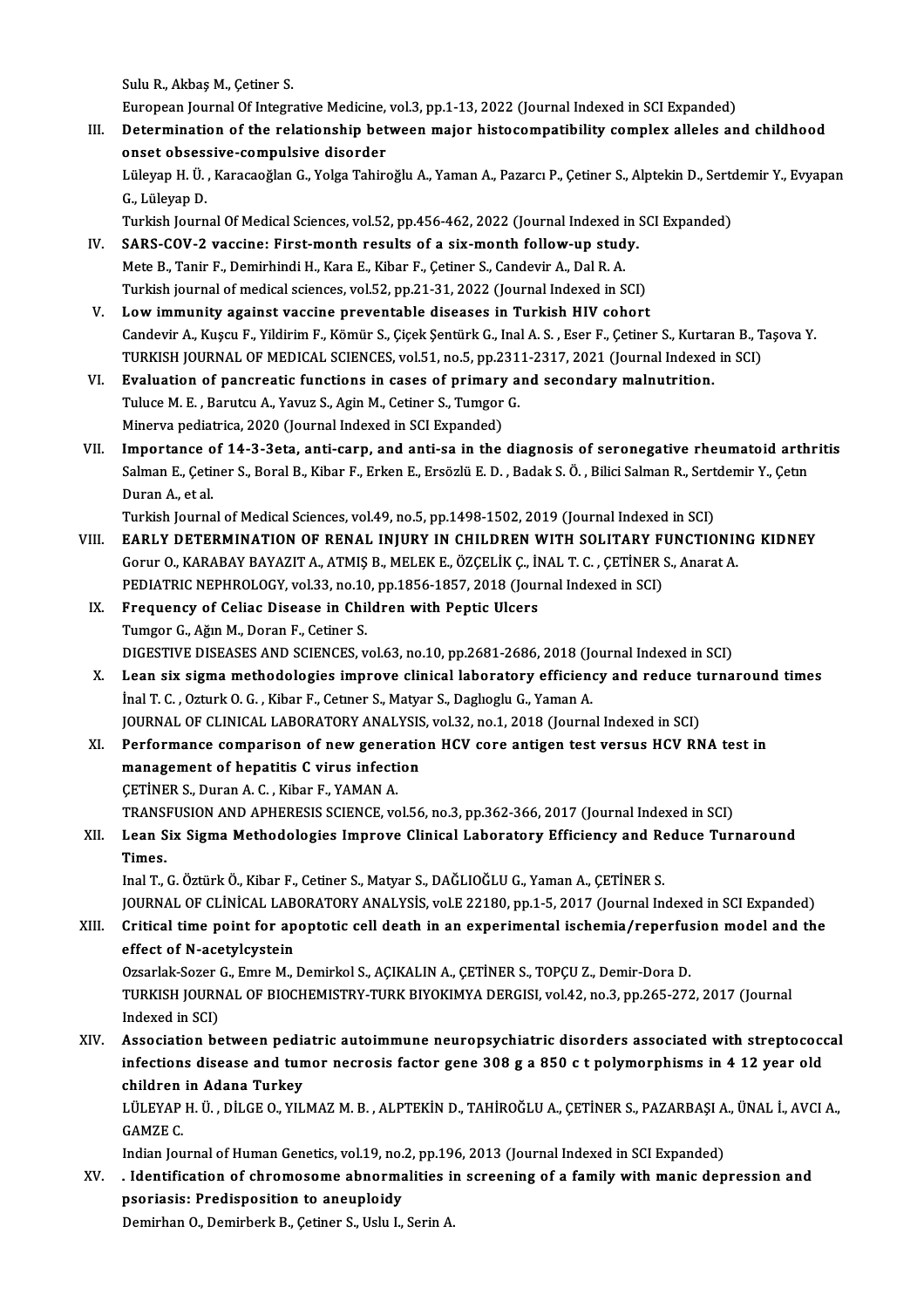- Asian Journal Of Social Psychology, vol.274, pp.1-6, 2012 (Journal Indexed in SCI Expanded)<br>ASSOCIATION RETWEEN ORSESSIVE COMBILLSIVE DISORDER AND TUMOR NECRO XVI. ASSOCIATION BETWEEN OBSESSIVE COMPULSIVE DISORDER AND TUMOR NECROSIS FACTOR-alpha<br>GENE-308 (G > A) AND-850 (C > T) POLYMORPHISMS IN TURKISH CHILDREN Asian Journal Of Social Psychology, vol.274, pp.1-6, 2012 (Journal Indexed in SCI Expande<br>ASSOCIATION BETWEEN OBSESSIVE COMPULSIVE DISORDER AND TUMOR NECH<br>GENE-308 (G > A) AND-850 (C > T) POLYMORPHISMS IN TURKISH CHILDREN<br> ASSOCIATION BETWEEN OBSESSIVE COMPULSIVE DISORDER AND TUMOR NECROSIS FACTOR-alpha<br>GENE-308 (G > A) AND-850 (C > T) POLYMORPHISMS IN TURKISH CHILDREN<br>LÜLEYAP H. Ü. , Onatoglu D., Tahiroglu A.Y. , ALPTEKİN D., YILMAZ M., ÇET GENE-308 (G > A) AND-850 (C > T) POLYMORPHISMS IN TURKISH CHILDREN<br>LÜLEYAP H. Ü., Onatoglu D., Tahiroglu A. Y., ALPTEKİN D., YILMAZ M., ÇETİNER S., PAZARBAŞI A.<br>BALKAN JOURNAL OF MEDICAL GENETICS, vol.15, no.2, pp.61-66, 2 BALKAN JOURNAL OF MEDICAL GENETICS, vol.15, no.2, pp.61-66, 2012 (Journal Indexed in SCI)<br>XVII. Oxidative Stress and Apoptosis in Relation to Exposure to Magnetic Field Emre M., Çetiner S., Zencir S., Unlukurt I., Kahraman I., Topçu Z. CELLBIOCHEMISTRYANDBIOPHYSICS,vol.59,no.2,pp.71-77,2011 (Journal Indexed inSCI) Emre M., Çetiner S., Zencir S., Unlukurt I., Kahraman I., Topçu Z.<br>CELL BIOCHEMISTRY AND BIOPHYSICS, vol.59, no.2, pp.71-77, 2011 (Journal Indexed in SCI)<br>XVIII. Analysis of peripheral blood T-cell subsets, natural kil CELL BIOCHEMISTRY AND BIOPHY<br>Analysis of peripheral blood T-<br>children with Down syndrome Analysis of peripheral blood T-cell subsets, natural<br>children with Down syndrome<br>Cetiner S., Demirhan O., İnal T. C. , Tastemir D., Sertdemir Y.<br>INTERNATIONAL JOURNAL OE IMMUNOCENETICS, vol 37 . children with Down syndrome<br>Cetiner S., Demirhan O., İnal T. C. , Tastemir D., Sertdemir Y.<br>INTERNATIONAL JOURNAL OF IMMUNOGENETICS, vol.37, no.4, pp.233-237, 2010 (Journal Indexed in SCI) XIX. Cord blood cytokine levels in neonates born to mothers with prolonged premature rupture of INTERNATIONAL JOURNAL OF IMMUNOGENETICS, vol.37, no.4, pp.233<br>Cord blood cytokine levels in neonates born to mothers with<br>membranes and its relationship with morbidity and mortality<br>Setan M. Turban E. Yangasshu H. Nark N. Cord blood cytokine levels in neonates born to mothers wi<br>membranes and its relationship with morbidity and mortal<br>Satar M., Turhan E., Yapıcıoglu H., Narlı N., Ozgunen F. T. , Cetner S.<br>FUROPEAN CYTOKINE NETWORK vel 19 no membranes and its relationship with morbidity and mortality<br>Satar M., Turhan E., Yapıcıoglu H., Narlı N., Ozgunen F. T. , Cetner S.<br>EUROPEAN CYTOKINE NETWORK, vol.19, no.1, pp.37-41, 2008 (Journal Indexed in SCI)<br>Actiologi Satar M., Turhan E., Yapıcıoglu H., Narlı N., Ozgunen F. T. , Cetner S.<br>EUROPEAN CYTOKINE NETWORK, vol.19, no.1, pp.37-41, 2008 (Journal Indexed in SCI)<br>XX. Aetiological agents, interleukin-6, interleukin-8 and CRP concent EUROPEAN CYTOKINE NETWORK, vol.1<br>Aetiological agents, interleukin-6,<br>and hospital-acquired pneumonia<br>Tumsen C. Colik U. Alabas D. Cotiner S Aetiological agents, interleukin-6, interleukin-8 and CRP concer<br>and hospital-acquired pneumonia<br>Tumgor G., Celik U., Alabaz D., Cetiner S., Yaman A., Yildizdas D., Alhan E.<br>ANNALS OF TROPICAL BAEDIATRICS vol.26 no.4 nn.29 and hospital-acquired pneumonia<br>Tumgor G., Celik U., Alabaz D., Cetiner S., Yaman A., Yildizdas D., Alhan E.<br>ANNALS OF TROPICAL PAEDIATRICS, vol.26, no.4, pp.285-291, 2006 (Journal Indexed in SCI)<br>Is there any relationship Tumgor G., Celik U., Alabaz D., Cetiner S., Yaman A., Yildizdas D., Alhan E.<br>ANNALS OF TROPICAL PAEDIATRICS, vol.26, no.4, pp.285-291, 2006 (Journal Indexed in SCI)<br>XXI. Is there any relationship between serum levels of in ANNALS O<br>Is there a<br>patients?<br>Sourek N Is there any relationship between serum levels of interleukin-10 and at<br>patients?<br>Seyrek N., Karayaylali I., Balal M., Paydas S., Aikimbaev K., Cetiner S., Seydaoglu G.<br>SCANDINAVIAN JOUPNAL OF UPOLOCY AND NEPHPOLOCY 329, n patients?<br>Seyrek N., Karayaylali I., Balal M., Paydas S., Aikimbaev K., Cetiner S., Seydaoglu G.<br>SCANDINAVIAN JOURNAL OF UROLOGY AND NEPHROLOGY, vol.39, no.5, pp.405-409, 2005 (Journal Indexed in<br>SCD Seyr<br>SCAN<br>SCI)<br>Befe SCANDINAVIAN JOURNAL OF UROLOGY AND NEPHROLOGY, vol.39, no.5, pp.4<br>SCI)<br>XXII. Reference ranges of lymphocyte subsets of healthy adults in Turkey<br>XAMAN A. Cotinor S. KIRAR E. TASOVA V. Savdagglu C. DUNDAR L SCI)<br>Reference ranges of lymphocyte subsets of healthy adults in Turkey<br>YAMAN A., Cetiner S., KIBAR F., TASOVA Y., Seydaoglu G., DUNDAR I. MEDICAL PRINCIPLES AND PRACTICE, vol.14, no.3, pp.189-193, 2005 (Journal Indexed in SCI) YAMAN A., Cetiner S., KIBAR F., TASOVA Y., Seydaoglu G., DUNDAR I.<br>MEDICAL PRINCIPLES AND PRACTICE, vol.14, no.3, pp.189-193, 2005 (Journal Indexed in SCI)<br>XXIII. Flow cytometric evaluation of bone marrow plasma cells usin MEDICAL PRINCIPLES AND PRACTICE, vol.14, no.3, pp.189-193, 2005 (Journal Indexed in SC<br>Flow cytometric evaluation of bone marrow plasma cells using CD19, CD45, CD56<br>and correlation with bone marrow infiltration ratio in mu Flow cytometric evaluation of be<br>and correlation with bone marre<br>Kara I., Sahin B., Paydas S., Cetiner S.<br>SAUDI MEDICAL JOUPMAL vol 25, pe and correlation with bone marrow infiltration ratio in multiple myeloma pati<br>Kara I., Sahin B., Paydas S., Cetiner S.<br>SAUDI MEDICAL JOURNAL, vol.25, no.11, pp.1587-1592, 2004 (Journal Indexed in SCI)<br>Te 99M tetrofognin esi Kara I., Sahin B., Paydas S., Cetiner S.<br>SAUDI MEDICAL JOURNAL, vol.25, no.11, pp.1587-1592, 2004 (Journal Indexed in SCI)<br>XXIV. Tc-99M tetrofosmin scintigraphy in acute leukaemia: the relationship between marrow uptak SAUDI MEDICAL JOURNAL, vol.25, no.11, pp.1587-1592, 2004 (Journal Tc-99M tetrofosmin scintigraphy in acute leukaemia: the relation of the relation and P-glycoprotein and chemotherapy response Tc-99M tetrofosmin scintigraphy in acute leukaemia: the<br>tetrofosmin and P-glycoprotein and chemotherapy respo<br>Sükan A., Yapar Z., Sahin B., Kara O., Yapar A., Çetiner S., Kibar M.<br>NUCLEAR MEDICINE COMMUNICATIONS XRL25, PR. tetrofosmin and P-glycoprotein and chemotherapy response<br>Sükan A., Yapar Z., Sahin B., Kara O., Yapar A., Çetiner S., Kibar M.<br>NUCLEAR MEDICINE COMMUNICATIONS, vol.25, pp.777-785, 2004 (Journal Indexed in SCI)<br>Senum H. 1, Sükan A., Yapar Z., Sahin B., Kara O., Yapar A., Çetiner S., Kibar M.<br>NUCLEAR MEDICINE COMMUNICATIONS, vol.25, pp.777-785, 2004 (Journal Indexed in SCI)<br>XXV. Serum IL-1, IL-2, TNF alpha and INF gamma levels of patients NUCLEAR<br>Serum II<br>siblings<br>Ozer C T Serum IL-1, IL-2, TNF alpha and INF gamma levels of patients with typ<br>siblings<br>Ozer G., Teker Z., Cetiner S., Yilmaz M., Topaloglu A., Onenli-Mungan N., Yuksel B.<br>JOUPMAL OF PEDIATPIC ENDOCPINOLOCY & METAROLISM vol.16 no.2 siblings<br>Ozer G., Teker Z., Cetiner S., Yilmaz M., Topaloglu A., Onenli-Mungan N., Yuksel B.<br>JOURNAL OF PEDIATRIC ENDOCRINOLOGY & METABOLISM, vol.16, no.2, pp.203-210, 2003 (Journal Indexed in<br>SCI) Ozer G., Teker Z., Cetiner S., Yilmaz M., Topaloglu A., Onenli-Mungan N., Yuksel B. JOURNAL OF PEDIATRIC ENDOCRINOLOGY & METABOLISM, vol.16, no.2, pp.203-210, 2003 (Journal Indes SCI)<br>XXVI. Which parameter is more influential on the development of arteriosclerosis in hemodialysis<br>nationta? SCI)<br>Which pa:<br>patients?<br>Sourek N Which parameter is more influential on the development of arterioscle:<br>patients?<br>Seyrek N., Balal M., Karayaylalı I., Paydas S., Aıkımbaev K., Cetıner S., Seydaoglu G.<br>PENAL FAILUPE vol 25. no.6. nn 1011 1018-2002 (Journal patients?<br>Seyrek N., Balal M., Karayaylalı I., Paydas S., Aıkımbaev K., Cetıner S., Seydaog<br>RENAL FAILURE, vol.25, no.6, pp.1011-1018, 2003 (Journal Indexed in SCI)<br>The influence of intrecrenial eneurysm, moningieme and gl Seyrek N., Balal M., Karayaylalı I., Paydas S., Aıkımbaev K., Cetner S., Seydaoglu G.<br>RENAL FAILURE, vol.25, no.6, pp.1011-1018, 2003 (Journal Indexed in SCI)<br>XXVII. The influence of intracranial aneurysm, meningioma and g RENAL FAILURE, vol.25, no.6, pp.1011-1018, 2003 (Journal Indexed<br>The influence of intracranial aneurysm, meningioma and glia<br>Tuna M., Tuna N., Yıldırım C., Erman T., Göçer A. İ. , Çetiner S., İldan F.<br>Turkish Neurosurgery, The influence of intracranial aneurysm, meningioma and glial tumor sur<br>Tuna M., Tuna N., Yıldırım C., Erman T., Göçer A. İ. , Çetiner S., İldan F.<br>Turkish Neurosurgery, vol.10, pp.21-27, 2000 (Journal Indexed in SCI Expand Tuna M., Tuna N., Yıldırım C., Erman T., Göçer A. İ. , Çetiner S., İldan F.<br>Turkish Neurosurgery, vol.10, pp.21-27, 2000 (Journal Indexed in SCI Expanded)<br>XXVIII. Acase of Dımod Or Wolfram syndrome is presented wich is
- Turkish Neurosurgery, vol.10, pp.21-27, 2000 (Journal Indexed in SCI Expanded)<br>Acase of Dimod Or Wolfram syndrome is presented wich is characterize<br>diabetes mellitus DM optic atropy OA and defness D<br>BALAT A., AKINCI A., TU Acase of Dimod Or Wolfram syndrome<br>diabetes mellitus DM optic atropy OA al<br>BALAT A., AKINCI A., TURGUT M., ÇETİNER S.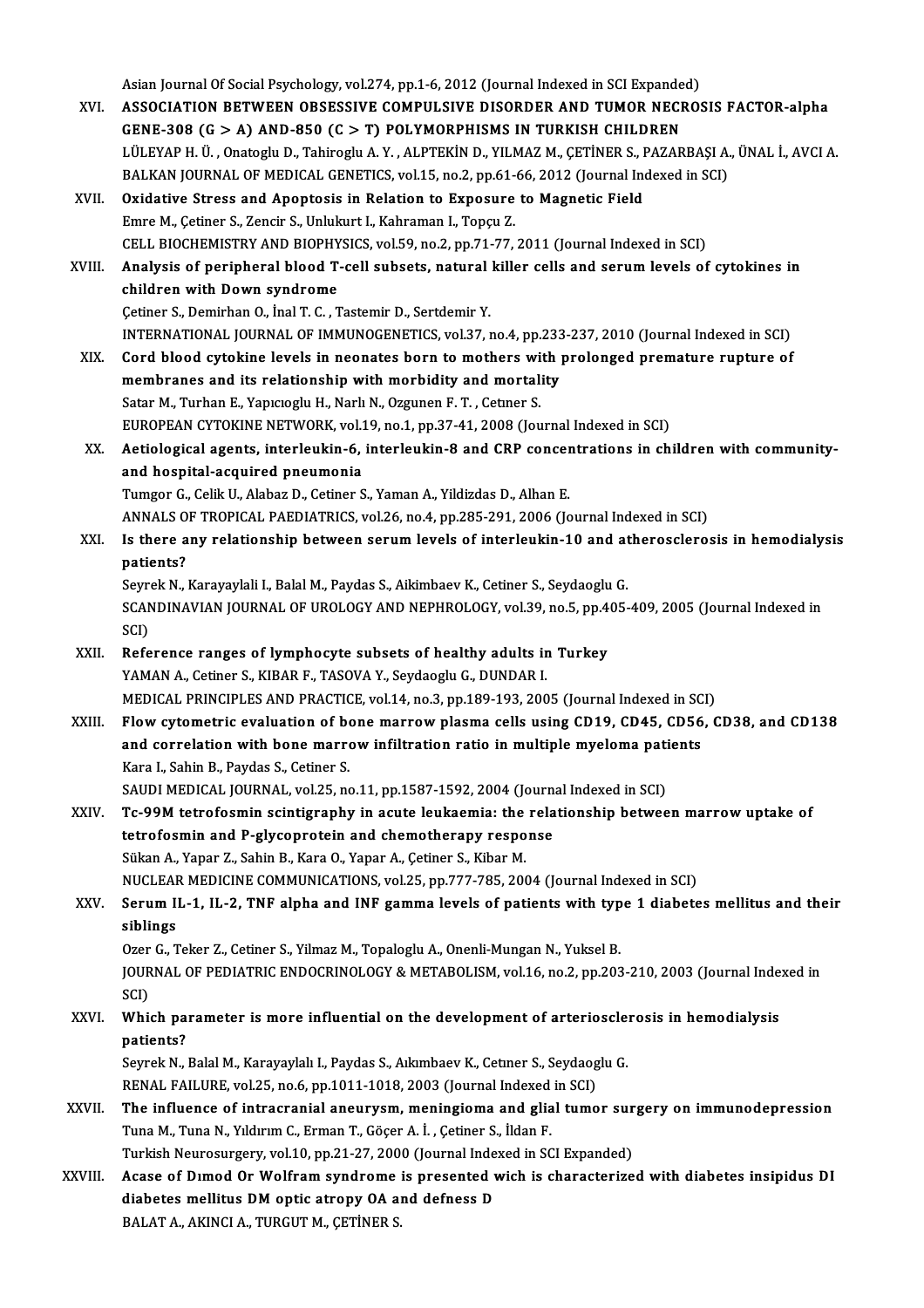The New Journal of Medicine, Suplament, vol.15, no.1, pp.46-48, 1998 (Journal Indexed in SCI Expanded)<br>A study of T and B lymphoeytes and NK sell in healty and preselemntis pregnant wemen

- The New Journal of Medicine, Suplament, vol.15, no.1, pp.46-48, 1998 (Journal Indexed in SCI Expand<br>XXIX. A study of T and B lymphocytes and NK cell in healty and preeclamptic pregnant women. The New Journal of Medicine, Suplament, vol.15, 1<br>A study of T and B lymphocytes and NK cell<br>ÇETİNER S., YAMAN A., Dündar İ.H. , Aksungur P.<br>Turlush Journal of medical sejanses, vol.27, pp.27 A study of T and B lymphocytes and NK cell in healty and preeclamptic pregnant women.<br>CETINER S., YAMAN A., Dündar İ. H., Aksungur P.
- CETINER S., YAMAN A., Dündar İ. H. , Aksungur P.<br>Turkısh Journal of medical sciences, vol.27, pp.277-279, 1998 (Journal Indexed in SCI Expanded)<br>XXX. Immunological Studies in Sickle Cell Disease: Comparison of Homozygo Turkısh Journal of medical sciences, vol.27, pp.277-279, 1998 (Journal Indexed in SCI Expanded)<br>Immunological Studies in Sickle Cell Disease: Comparison of Homozygote Mild and Severe Variant:<br>Çetiner S., Akoğlu T., Kılınç I<mark>mmunological Studies in Sickle Cell Disease: Comparison of Homozygote Mild and Severe Variant</mark><br>Çetiner S., Akoğlu T., Kılınç Y., Akoğlu E., Kümi M.<br>CLINICAL IMMUNOLOGY AND IMMUNOPATHOLOGY, vol.53, pp.32-39, 1989 (Journal

### Articles Published in Other Journals

- rticles Published in Other Journals<br>I. The Effects of Exposure to 900 MHz Radiofrequency Radiation and Nicotine on Apoptotic Ratio of<br>Human Estal Cells The Effects of Experience of the Effects of Experience Have<br>Human Fetal Cells<br>EMBE M. BOČA BEVI The Effects of Exposure to 900 MHz Radiofrequency Radiation<br>Human Fetal Cells<br>EMRE M., BOĞA PEKMEZEKMEK A., ÇETİNER S., TUNÇ E., DEMİRHAN O.<br>South Fest Europeen Journal of Immunology vol.4, no.4, nn.1, 7, 2021.( Human Fetal Cells<br>EMRE M., BOĞA PEKMEZEKMEK A., ÇETİNER S., TUNÇ E., DEMİRHAN O.<br>South East European Journal of Immunology, vol.4, no.4, pp.1-7, 2021 (Refereed Journals of Other Institutions)<br>Diabetia Foot Wounda: Whish Pe EMRE M., BOĞA PEKMEZEKMEK A., ÇETİNER S., TUNÇ E., DEMİRHAN O.<br>South East European Journal of Immunology, vol.4, no.4, pp.1-7, 2021 (Refer<br>II. Diabetic Foot Wounds: Which Patients are More Prone to Tetanus?<br>Experient S. Ce South East European Journal of Immunology, vol.4, no.4, pp.1-7, 2021 (Refereed Jour<br>Diabetic Foot Wounds: Which Patients are More Prone to Tetanus?<br>Kuşcu F., Kurtaran B., Ulu A., Evran Olgun M., Inal A. S. , Kömür S., Çeti II. Diabetic Foot Wounds: Which Patients are More Prone to Tetanus?<br>Kuşcu F., Kurtaran B., Ulu A., Evran Olgun M., Inal A. S. , Kömür S., Çetiner S., Taşova Y.<br>MEDITERRANEAN JOURNAL OF INFECTION MICROBES AND ANTIMICROBIALS Kuşcu F., Kurtaran B., Ulu A., Ev<br>MEDITERRANEAN JOURNAL O<br>Journals of Other Institutions)<br>Relationship between bums MEDITERRANEAN JOURNAL OF INFECTION MICROBES AND ANTIMICROBIALS, vol.27, pp.1-6, 2019 (<br>Journals of Other Institutions)<br>III. Relationship between human leukocyte antigen (HLA) alleles and pediatric autoimmune<br>neuronsystetri
- Journals of Other Institutions)<br>Relationship between human leukocyte antigen (HLA) alleles and pediatric auto<br>neuropsychiatric disorders associated with Streptococcal infections (PANDAS)<br>Karasaağlan C. Lulevan II. Tabirosl Relationship between human leukocyte antigen (HLA) alleles and pediatric autoimmune<br>neuropsychiatric disorders associated with Streptococcal infections (PANDAS)<br>Karacaoğlan G., Luleyap U., Tahiroglu A. Y. , Pazarcı P., Yam neuropsychiatric disorders associated with Streptococcal infections (PANDAS)<br>Karacaoğlan G., Luleyap U., Tahiroglu A. Y. , Pazarcı P., Yaman A., Cetiner S., Sertdemir Y., Luleyap D.<br>CUKUROVA MEDICAL JOURNAL, vol.44, no.1, Karacaoğlan G., Luleyap U., Tahiroglu A. Y. , Pazarcı P., Yaman A., Cetiner S., Sertdemir Y., Luleyap D.<br>CUKUROVA MEDICAL JOURNAL, vol.44, no.1, pp.52-58, 2019 (Journal Indexed in ESCI)<br>IV. Alteration of Peripheral Blood T
- CUKUROVA MEDICAL JOURNAL, vol.44, no.1, pp.52-58, 20<br>Alteration of Peripheral Blood T-cell Subsets in Pa<br>Jonizing Radiation (X-rays) and Contrast Medium<br>REMIPHAN O. Cotinel N. CETINER S. CAČI IVAN C.E... CU Alteration of Peripheral Blood T-cell Subsets in Patients with Cardiovascular Disease; Exposure<br>Ionizing Radiation (X-rays) and Contrast Medium<br>DEMİRHAN O., Çetinel N., ÇETİNER S., ÇAĞLIYAN Ç. E. , CÜREOĞLU A., USLU İ. N. **Ionizing Rad<br>DEMİRHAN O.<br>DEMİRTAŞ M.**<br>INTERNATION DEMİRHAN O., Çetinel N., ÇETİNER S., ÇAĞLIYAN Ç. E. , CÜREOĞLU A., USLU İ. N. , DEVECİ O. S. , SERTI<br>DEMİRTAŞ M.<br>INTERNATIONAL JOURNAL OF AUDIOLOGY, vol.5, no.2, pp.104-108, 2018 (Journal Indexed in ESCI)<br>The Impertance of DEMIRTAŞ M.<br>INTERNATIONAL JOURNAL OF AUDIOLOGY, vol.5, no.2, pp.104-108, 2018 (Journal Indexed in ESCI)<br>V. The Importance of Lipid Raft Proteins for Sepsis? Could Raftlin-2 be a New Biomarker
- INTERNATIONAL JOURNAL OF AUDIOLOGY, vol.5, no.2, pp.104-108, 2018 (Journal Indexed in ESCI)<br>The Importance of Lipid Raft Proteins for Sepsis? Could Raftlin-2 be a New Biomarker<br>Sümbül H. E. , Karakoç E., Erdoğan M., Özkan The Importance of Lipid Raft Proteins for Sepsis? Could Raftlin-2 be a Nev<br>Sümbül H. E. , Karakoç E., Erdoğan M., Özkan Kuşçu Ö., Kibar F., ÇETİNER S., Korkmaz<br>Euroasian of medical investigation, vol.2, pp.95-100, 2018 (Jo Sümbül H. E. , Karakoç E., Erdoğan M., Özkan Kuşçu Ö., Kibar F., ÇETİNER S., Korkmaz T., Yahşi M., Korkmaz T., Yahşi M., Korkmaz T., Yahşi M., Korkmaz T., Yahşi M., Korkmaz T., Yahşi M., Korkmaz T., Yahşi M., Korkmaz T.,
- Euroasian of medical investigation, vol.2, pp.95-100, 2018 (Journal Indexed in ESCI)<br>Hypervolemia and tumor Necrosis Factor-α:An Interesting Finding During the First Six<br>months'Postransplant Period in Kidney Transplant Re Hypervolemia and tumor Necro<br>months'Postransplant Period in<br>PAYDAŞ S., KARAER R., ÇETİNER S.<br>Saudi Jaurnal of Kidnay Diaassa an months'Postransplant Period in Kidney Transplant Recipients With Good Renal Function.<br>PAYDAŞ S., KARAER R., ÇETİNER S.<br>Saudi Journal of Kidney Disease and Transplantation, 2018 (Refereed Journals of Other Institutions)<br>Cul

PAYDAŞ S., KARAER R., ÇETİNER S.<br>Saudi Journal of Kidney Disease and Transplantation, 2018 (Refereed Journals of Other Institutions)<br>VII. Çukurova Üniversitesi Tıp Fakültesi Hastanesin'de Hepatit C virüs genotiplerinin Saudi Journal of Kidney Disease a<br>Çukurova Üniversitesi Tıp Fal<br>bulaş yollarının belirlenmesi.<br>Cetin Duran A. Kibar E. Cetiner S Çukurova Üniversitesi Tıp Fakültesi Ha:<br>bulaş yollarının belirlenmesi.<br>Çetin Duran A., Kibar F., Çetiner S., Yaman A.<br>Türk Hüyen ve Denevçel Biyoleji Değisi vel bulaş yollarının belirlenmesi.<br>Çetin Duran A., Kibar F., Çetiner S., Yaman A.<br>Türk Hijyen ve Deneysel Biyoloji Değisi, vol.74, no.3, pp.201-210, 2017 (Refereed Journals of Other Institutions)

Cetin Duran A., Kibar F., Cetiner S., Yaman A.<br>Türk Hijyen ve Deneysel Biyoloji Değisi, vol.74, no.3, pp.201-210, 2017 (Refereed Journals of Other Institution<br>VIII. Determination of Hepatitis C virus genotype and HCV infec Türk Hijyen ve Deneysel Biyoloji Değisi,<br>Determination of Hepatitis C virus <sub>{</sub><br>University Medical Faculty Hospital<br>Cetin Duran A. Kibar E. Cetinar S. Yama Determination of Hepatitis C virus geno<br>University Medical Faculty Hospital<br>Çetin Duran A., Kibar F., Çetiner S., Yaman A.<br>Turkish Pullatin of Hygiane and Evneriments

University Medical Faculty Hospital<br>Çetin Duran A., Kibar F., Çetiner S., Yaman A.<br>Turkish Bulletin of Hygiene and Experimental Biology, vol.74, no.3, pp.201-210, 2017 (Other Refereed National Cetin Dura<br>Turkish B<br>Journals)<br>Novel Bi Turkish Bulletin of Hygiene and Experimental Biology, vol.74, no.3, pp.201-210, 2017 (Other Refereed<br>Journals)<br>IX. Novel BioTarget in Treatment of Heart Failure: Changes in Serum Galectin-3 Levels After<br>Spinopolastor there

Journals)<br>Novel BioTarget in Trea<br>Spironolacton therapy.<br>Devesi O. Celik A. Urikande Novel BioTarget in Treatment of Heart Failure: Changes in Serum Galectin-3 Levels After<br>Spironolacton therapy.<br>Deveci O., Çelik A., İkikardeş M., Çağlayan Ç., Özmen Ç., Deniz A., Eker Akıllı R., Kibar F., Çetiner S., Demir

Spironolacton therapy.<br>Deveci O., Çelik A., İkikardeş M., Çağlayan Ç., Özmen Ç., Deniz A., Eker Akıllı R., Kibar F., Çetiner S., Demir M., et al. JOURNAL OF HYPERTENSION: Open Access, vol.4, no.1, pp.1-4, 2015 (Journal Indexed in ESCI)

X. Adana İlinde CFTR Gen Mutasyonlarının Değerlendirilmesi<br>GÖRÜROĞLU ÖZTÜRK Ö., KİBAR F., ED z. k., ÇETİNER S., ŞAHİN G., YAMAN A. ÇukurovaÜniversitesiTıp FakültesiDergisi (CukurovaMedical Journal),vol.38,no.2,pp.202-208,2013 (Refereed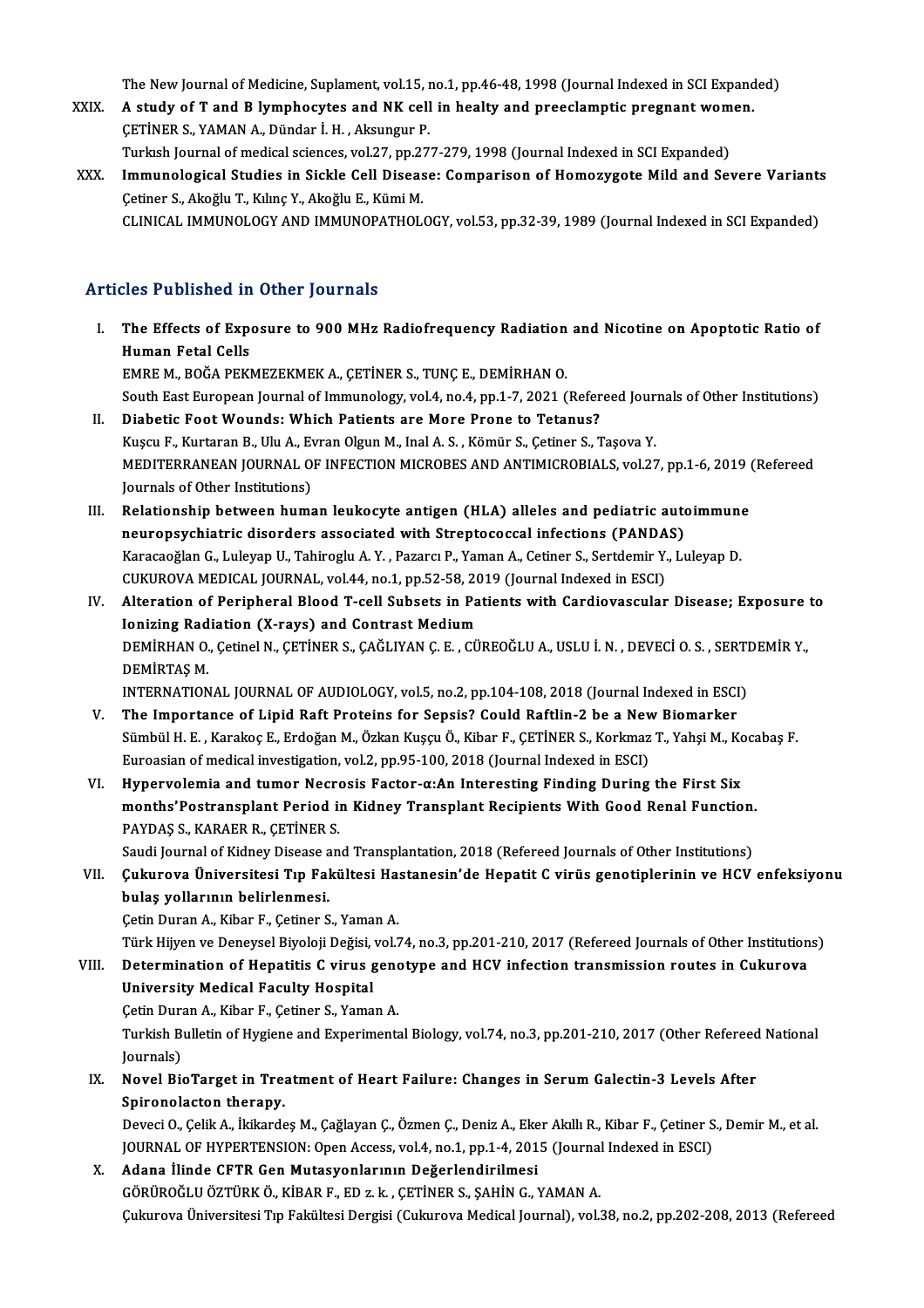Journals of Other Institutions)<br>Fueluation of CETP Cane M

|        | Journals of Other Institutions)                                                                                |
|--------|----------------------------------------------------------------------------------------------------------------|
| XI.    | <b>Evaluation of CFTR Gene Mutations in Adana</b>                                                              |
|        | Ozturk Ö., KİBAR F., Karacor E. D. Z., ÇETİNER S., Sahin G., YAMAN A.                                          |
|        | CUKUROVA MEDICAL JOURNAL, vol.38, no.2, pp.202-208, 2013 (Journal Indexed in ESCI)                             |
| XII.   | Identification of chromosome abnormalities in screening of a family with manic depression and                  |
|        | psoriasis: predisposition to aneuploidy                                                                        |
|        | Demirhan O., Demirbek B., Tunç E., Uslu İ. N., Çetiner S., SERİN A.                                            |
|        | Asian J Psychiatr, vol.52, pp.169-174, 2012 (Refereed Journals of Other Institutions)                          |
| XIII.  | Investigation of the anticancerogenic effect of the essential oil of Melissa officinalis L.                    |
|        | Allahverdiyev A., Duran N., Çetiner S., Özgüven M., ÇETİNER S.                                                 |
|        | Pharmaceutical and pharmacological Letters., vol.1, pp.26-29, 2011 (Refereed Journals of Other Institutions)   |
| XIV.   | Bronşial astmalı çocuklarda nötrofil kemotaksisi                                                               |
|        | ALTINTAS D. U., GÜNEŞER S., ÇETİNER S., HERGÜVENÇ T.                                                           |
|        | CUKUROVA MEDICAL JOURNAL, vol.18, pp.41-45, 2003 (Other Refereed National Journals)                            |
| XV.    | Travmalı Çocuklarda Serum İnterlökin düzeyleri                                                                 |
|        | Yılmaz H. L., Dokur M., ÇETİNER S.                                                                             |
|        | ULUSAL TRAVMA DERGISI, vol.8, pp.224-226, 2002 (Other Refereed National Journals)                              |
| XVI.   | Investigation of Aticancerogenic Effect of the Essential Oil of Melissa officinalis L.                         |
|        | ALLAHVERDİYEV A., ÖZGÜVEN M., DURAN N., ÇETİNER S.                                                             |
|        | Pharmaceutical and Pharmacological Letters, vol.1, pp.26-29, 2001 (Refereed Journals of Other Institutions)    |
| XVII.  | SerumTotal Homocysteine and Premature Coronary Heart Disease: Prospective Study in Middle Aged                 |
|        | <b>Patients</b>                                                                                                |
|        | Bozkurt A., Göksel Y., Demir M., Usal A., Çetiner S., ÇETİNER S.                                               |
|        | TURKISH JOURNAL OF MEDICAL SCIENCES, vol.23, pp.53-55, 2001 (Refereed Journals of Other Institutions)          |
| XVIII. | Flow Cytometric Analysis of the Effects of Methotrexate and Vepesit on the Hep-2 cell cycle.                   |
|        | Duran N., Allahverdiyev A., Cetiner S., CETİNER S.                                                             |
|        | Turk J.Med.Sci, vol.31, pp.187-192, 2001 (Refereed Journals of Other Institutions)                             |
| XIX.   | Akut hepatit A da periferik Kan T Lenfosit alt grupları                                                        |
|        | KOCABAŞ E., NECMİ A., YILDIZDAŞ R. D., ÇETİNER S., SEYDAOĞLU G.                                                |
|        | Viral hepatit Dergisi, vol.4, no.2, pp.93-97, 1998 (Refereed Journals of Other Institutions)                   |
| XX.    | Akut hepatit A?da periferik kan T lenfosit alt grupları                                                        |
|        | KOCABAŞ E., SEYDAOĞLU G., YILDIZDAŞ R. D., AKSARAY N., ÇETİNER S.                                              |
|        | VİRAL HEPATİT DERGİSİ, vol.23, no.2, pp.93-97, 1998 (Other Refereed National Journals)                         |
| XXI.   | Tüberkülozun tanısında lenfosit sub gruplarının diğer metodlara göre önemi                                     |
|        | APAN T. Z., YAMAN A., ÇETİNER S., ELÇİN A., TAŞOVA Y., İSMAİL HAKKI D., PAULİN A., KÖKSAL F.                   |
|        | Infeksiyon Dergisi (Turkish Journal of infection), vol.11, no.3, pp.185-189, 1997 (Other Refereed National     |
|        | Journals)                                                                                                      |
| XXII.  | Alfatoksin B1 in AF B1 Tavşanların bazı serum parametreleri üzerine olan etkileri                              |
|        | ÇELİK K., DORAN F., ÇETİNER S., ÖZTÜRKCAN O., DAĞLIOĞLU Y. K.                                                  |
|        | C.Ü. Ziraat Fak. Dergisi, vol.12, no.1, pp.85-92, 1997 (Other Refereed National Journals)                      |
| XXIII. | Erken travmadaki gebelerde endoservikal 11 chlamydia trichomatis infeksiyonunun EIA yöntemiyle                 |
|        | belirlenmesi                                                                                                   |
|        | SALTOĞLU N., ÖZGÜNEN F. T., ÇETİNER S., KÖKSAL F., DÜNDAR İ. H.                                                |
| XXIV.  | Turkish Journal of infection, vol.4, pp.341-344, 1997 (Other Refereed National Journals)                       |
|        | ishalli çocuklarda rotavirüs prevalansının ELİSA ve LATEX aglutinasyon metodu ile araştırması.                 |
|        | Yaman A., Cetiner S., Alhan E., Apan T., Aksungur P., Dundar I., Çetiner S.                                    |
|        | Infeksiyon Dergisi (Tukısh Journal of İnfection), vol.11, pp.279-281, 1997 (Other Refereed National Journals)  |
| XXV.   | Çocuklarda akut viral hepatitlerin etiyolojik dağılımı.                                                        |
|        | YAMAN A., ALHAN E., YILDIZDAŞ R. D., ÇETİNER S., AKSARAY N.                                                    |
|        | Turk Pediatri Arsivi-Turkish Archives Of Pediatrics, vol.32, pp.42-44, 1997 (Other Refereed National Journals) |
| XXVI.  | Sağlıklı erişkinlerde bazı lenfosit yüzey antijenlerinin oranları.                                             |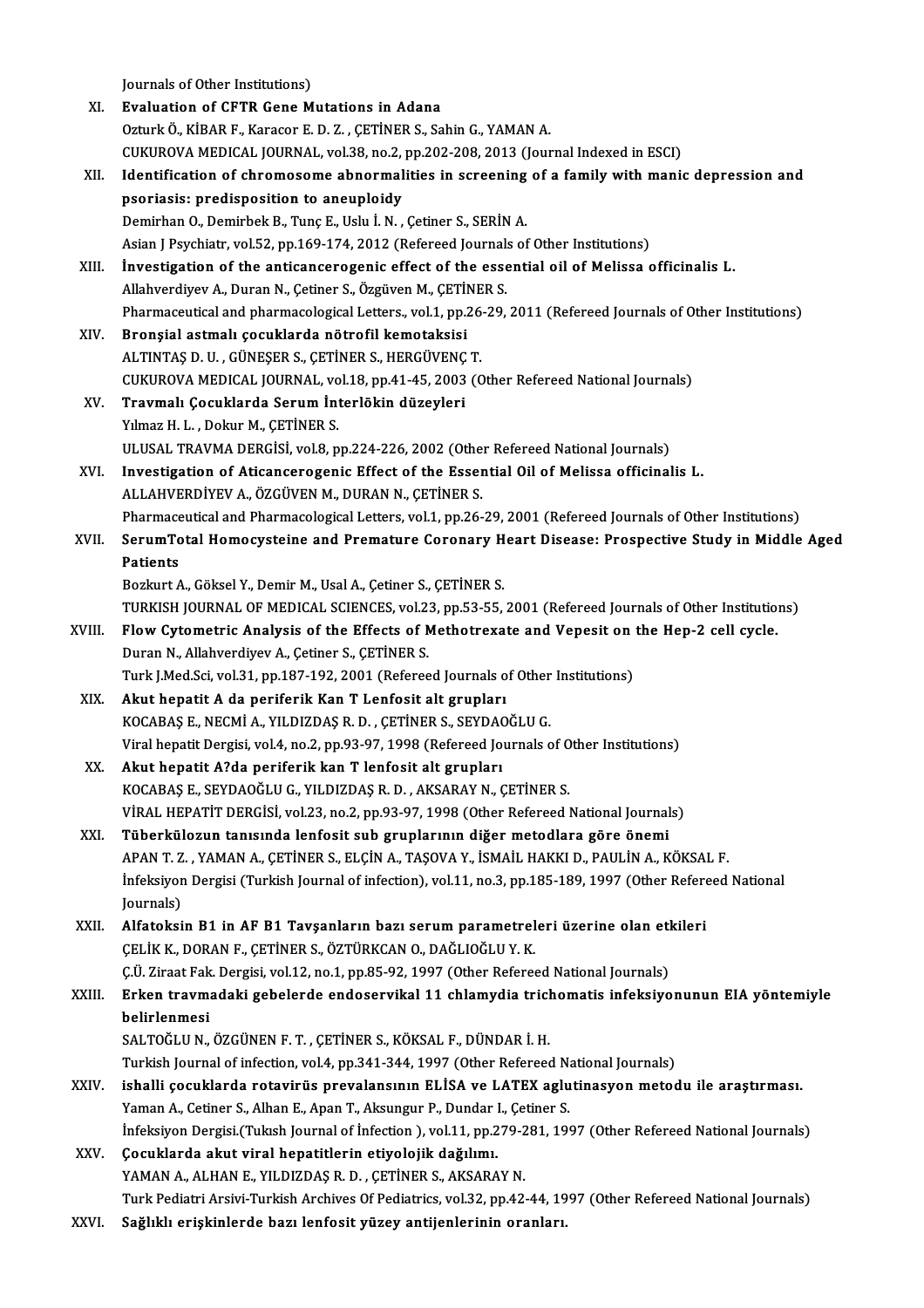|              | Yaman A., Cetiner S., Tasova Y., İtegin M., Dundar I., ÇETİNER S.                                                                                            |
|--------------|--------------------------------------------------------------------------------------------------------------------------------------------------------------|
|              | MIKROBIYOLOJI BULTENI, vol.31, pp.291-297, 1997 (Other Refereed National Journals)                                                                           |
| XXVII.       | Alfatoksin B1'in (AFB1) Tavşanların Bazı Serum Parametreleri Üzerine Olan Etkiler                                                                            |
|              | DORAN F., Çelik K., Öztürkcan O., ÇETİNER S., DAĞLIOĞLU Y. K.                                                                                                |
|              | Ç.Ü. Ziraat Fakültesi Dergisi, vol.0, pp.85-92, 1997 (Refereed Journals of Other Institutions)                                                               |
| XXVIII.      | Çocuklarda akut viral hepatitlerin etyolojik dağılımı                                                                                                        |
|              | YAMAN A., AKSARAY N., YILDIZDAŞ R. D., ALHAN S. E., ÇETİNER S., Aksungur P., Dündar I.                                                                       |
|              | TÜRK PEDİATRİ ARŞİVİ, vol.32, pp.42-44, 1997 (Other Refereed National Journals)                                                                              |
| XXIX.        | Hepatit B virüsü ile bazı immun parametreleri ilişkisinin değerlendirilmesi                                                                                  |
|              | SALTOĞLU N., ÇETİNER S., TAŞOVA Y., GÜLER Ö., ALPARSLAN Z. N. , İSMAİL HAKKI D.                                                                              |
|              | Viral Hepatit Dergisi, vol.2, pp.73-79, 1996 (Refereed Journals of Other Institutions)                                                                       |
| XXX.         | Normal gebelerde maternal serum feto protein human koryonik gonadotropin ve ankonjuge estriol                                                                |
|              | değerleri                                                                                                                                                    |
|              | ÖZGÜNEN F. T., EVRÜKE İ. C., KADAYIFÇI O., DÜNDAR İ. H., ÇETİNER S.                                                                                          |
|              | CUKUROVA MEDICAL JOURNAL, vol.21, pp.23-26, 1996 (Other Refereed National Journals)                                                                          |
| XXXI.        | Çocukluk çağında demir eksikliği anemisi                                                                                                                     |
|              | EVLİYAOĞLU N., KILINÇ Y., SERBEST M., ATICI A., KARABAY A., ÇETİNER S.                                                                                       |
|              | Journal of Clinikal Sciences Pediatricis, vol.1, no.2, pp.174-176, 1995 (Other Refereed National Journals)                                                   |
| XXXII.       | Hepatit E Virusunun Fekal Oral ve olası Parenteral Geçişi                                                                                                    |
|              | SALTOĞLU N., KARAYAYLALI İ., İNAL A. S., ÇETİNER S., Gürbüz E., BAŞLAMIŞLI İ. F., Dündar İ. H., Sağlıker Y.,                                                 |
|              | ALPARSLAN Z.N.                                                                                                                                               |
|              | Viral Hepatitis Journal, vol.2, pp.76-80, 1995 (Other Refereed National Journals)                                                                            |
| XXXIII.      | Subtropik bir bölge olan Adana yöresindeki anti HEV sıklığı Türk                                                                                             |
|              | DÜNDAR İ., SALTOĞLU N., YAMAN A., ERDURAK F., ÇETİNER S.                                                                                                     |
| <b>XXXIV</b> | Türk Mikrobiyoloji Cemiyeti Dergisi, vol.24, pp.247-249, 1994 (Other Refereed National Journals)<br>Lenfoid ve nonlenfoid neoplazilerde Beta 2 mikroglobulin |
|              | ŞAHİN B., PAYDAŞ S., ERTUĞRUL S., ÇETİNER S., BURGUT H. R.                                                                                                   |
|              | Türk Hematoloji Onkoloji Dergisi, vol.4, pp.133-139, 1994 (Other Refereed National Journals)                                                                 |
| XXXV         | Bölgemizde anti HDV Prevalansı ve HBV markerleri ile ilişkisi                                                                                                |
|              | DÜNDAR İ., SALTOĞLU N., YAMAN A., GÜLR Ö., ÇETİNER S.                                                                                                        |
|              | Türk Mikrobiyoloji Cemiyeti Dergisi, vol.24, pp.243-246, 1994 (Other Refereed National Journals)                                                             |
| XXXVI.       | Hepatit B virüs markerleriyle HBV DNA ilişkisi                                                                                                               |
|              | DÜNDAR İ., SALTOĞLU N., YAMAN A., ASLAN A., ÇETİNER S.                                                                                                       |
|              | Bölgemizde anti-HDV. Prevalansı ve HBV markerleri ile ilişkisi., vol.24, pp.243-246, 1994 (Other Refereed National                                           |
|              | Journals)                                                                                                                                                    |
| XXXVII.      | Kan donörlerinde ve random seçilmiş hasta örneklerinde muhtelif hepatit markerlerinin sıklığı                                                                |
|              | DÜNDAR İ., YAMAN A., ÇETİNER S., KILIÇ N., APAN T. Z.                                                                                                        |
|              | Türk Mikrobiyoloji Cemiyeti Dergisi, vol.24, pp.236-239, 1994 (Other Refereed National Journals)                                                             |
| XXXVIII.     | Fibronectin platelet Factor 4 and Thromboglobulin levels in preeclampsia                                                                                     |
|              | ÇETİNER S., LOĞOĞLU G., DÜNDAR İ., ÖZGÜNEN F. T. , BİŞAK U.                                                                                                  |
|              | Annals of Medical Sciences, vol.3, no.1, pp.6-11, 1994 (Other Refereed National Journals)                                                                    |
| <b>XXXIX</b> | Serum electrophoretik patterns in normal and preeclamptic pregnancies                                                                                        |
|              | ÇETİNER S., gülay I., İSMAİL HAKKI D., ÖZGÜNEN F. T.                                                                                                         |
|              | Türk J.Me, vol.11, no.1, pp.51, 1993 (Other Refereed National Journals)                                                                                      |
| XL.          | Meme kanserli hastalarda serum prolactin seviyesinin önemi                                                                                                   |
|              | KÖKSAL ERKİŞİ M., ŞARKIŞ C., HAFTA A., TURGAY İ., ABİLGİÇ A., ÇETİNER S.                                                                                     |
|              | TURK ONKOLOGI DERGISI-TURKISH JOURNAL OF ONCOLOGY, vol.8, no.1, pp.1323-1326, 1993 (Other Refereed                                                           |
|              | National Journals)                                                                                                                                           |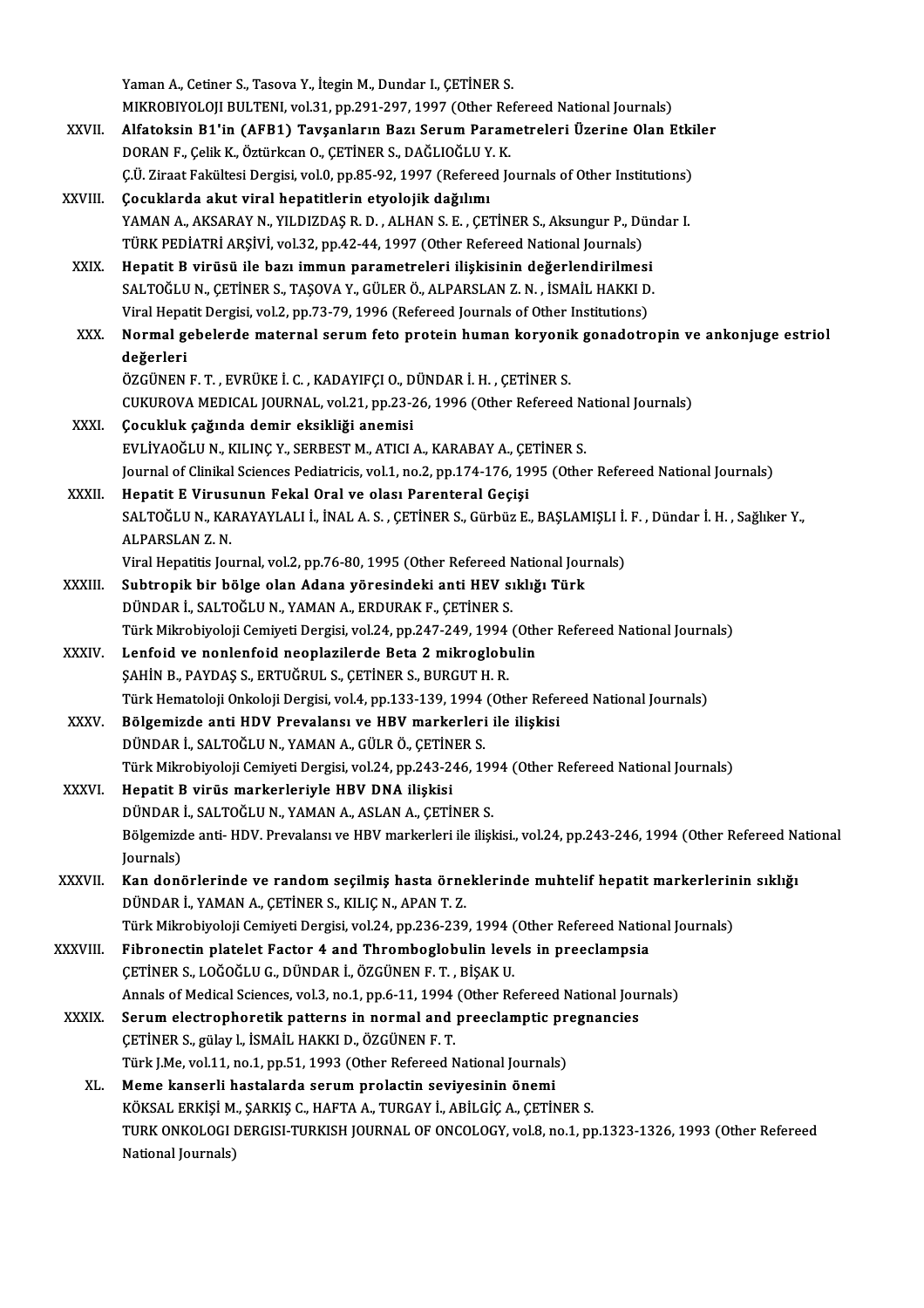### Refereed Congress / Symposium Publications in Proceedings

efereed Congress / Symposium Publications in Proceedings<br>I. Cukurova Bölgesinde Gebelerde Toksoplazma Gondii, Rubella Virüs, Sitomegalovirüs ve Herpes<br>Simpleks Virüs Enfeksivenları İ. sin Sanalojik Gösterselerin Değerlendi Toca Göngröss / symposium i usiteations in i rocceumgs<br>Çukurova Bölgesinde Gebelerde Toksoplazma Gondii, Rubella Virüs, Sitomegal<br>Simpleks Virüs Enfeksiyonları İ' çin Serolojik Göstergelerin Değerlendirilmesı Çukurova Bölgesinde Ge<br>Simpleks Virüs Enfeksiy<br>Çetin Duran A., ÇETİNER S.<br>6 Hiyelararası Tın ve Sağlı

Simpleks Virüs Enfeksiyonları İ'çin Serolojik Göstergelerin Değerlendirilmesı<br>Çetin Duran A., ÇETİNER S.<br>6. Uluslararası Tıp ve Sağlık Bilimleri Araştırmaları Kongresi, 10/11 Nisan 2021, Online/Ankara, Ankara, Turkey, 10<br>A Cetin Durar<br>6. Uluslarar<br>April 2021<br>Pelationsh 6. Uluslararası Tıp ve Sağlık Bilimleri Araştırmaları Kongresi, 10/11 Nisan 2021, Online/Ankara, Ankara, Turkey, 10<br>April 2021<br>II. Relationship between Human Leukocyte Antigen Alleles and Pediatric Autoimmune Neuropsychiat

April 2021<br>Relationship between Human Leukocyte Antigen All<br>Disorders Associated with Streptococcal Infections<br>Kanagağlan G. LÜLEYARH Ü. VOLGA TAHIROĞLUA, BA' Relationship between Human Leukocyte Antigen Alleles and Pediatric Autoimmune Neuropsychiatric<br>Disorders Associated with Streptococcal Infections<br>Karacaoğlan G., LÜLEYAP H. Ü. , YOLGA TAHİROĞLU A., PAZARCI P., YAMAN A., ÇE

Di<br>Ka<br><sub>V</sub> Karacaoğlan G., LÜLEYAP H. Ü. , YOLGA TAHİROĞLU A., PAZARCI P., YAMAN A., ÇETİNER S., SERTDEMİR Y., Lüleyap<br>D.<br>V. HC 2019: International Healthcare Conference, Roma, Italy, 12 - 13 December 2019, pp.58

III. Gentamisin ile nefrotoksisite oluşturulan sıçanlarda Cyclotrichium niveum'xxun koruyucu etkisi. V. HC 2019: International Healthcare Conference, Roma, Italy, 12 - 13 December 2019, pp.58<br>Gentamisin ile nefrotoksisite oluşturulan sıçanlarda Cyclotrichium niveum'xxun koruyucu etkisi<br>ÖZSAYIN H. G. , ÖZÜ Ö., DEMİRCİ KAYI Gentamisin ile nefrotoksisite<br>ÖZSAYIN H. G. , ÖZÜ Ö., DEMİRCİ F<br>DAĞLIOĞLU Y. K. , SEÇİLMİŞ M. A.<br>25. III USAL FARMAKOLOJİ KONCİ ÖZSAYIN H. G. , ÖZÜ Ö., DEMİRCİ KAYIRAN S., GÜVEN U. M. , DAĞLIOĞLU G., ÇETİNER S., TÜRK M., KUYUCU Y.,<br>DAĞLIOĞLU Y. K. , SEÇİLMİŞ M. A.<br>25. ULUSAL FARMAKOLOJİ KONGRESİ 9. Klinik Farmakoloji Sempozyumu ve 8. Klinik Toksiko

DAĞLIOĞLU Y. K. , SEÇİLMİŞ M.<br>25. ULUSAL FARMAKOLOJİ KON<br>Turkey, 4 - 07 November 2019<br>Sısanlarda santamisin ile oli

25. ULUSAL FARMAKOLOJİ KONGRESİ 9. Klinik Farmakoloji Sempozyumu ve 8. Klinik Toksikoloji Sempozyumu,<br>Turkey, 4 - 07 November 2019<br>IV. Sıçanlarda gentamisin ile oluşturulan nefrotoksisite üzerine rho kinaz inhibitörü f Turkey, 4 - 07 N<br>Sıçanlarda gel<br>arginin etkisi.<br>Özgəyn H.C. Ö Sıçanlarda gentamisin ile oluşturulan nefrotoksisite üzerine rho kinaz inhibitörü fasudil ve/ve<br>arginin etkisi.<br>Özsayın H. G. , ÖZÜ Ö., DEMİRCİ KAYIRAN S., GÜVEN U. M. , DAĞLIOĞLU G., ÇETİNER S., TÜRK M., KUYUCU Y.,<br>DAĞLIO

arginin etkisi.<br>Özsayın H. G. , ÖZÜ Ö., DEMİRCİ KA.<br>DAĞLIOĞLU Y. K. , SEÇİLMİŞ M. A.<br>25. HU USAL FARMAKOLOJİ KONCİ Özsayın H. G. , ÖZÜ Ö., DEMİRCİ KAYIRAN S., GÜVEN U. M. , DAĞLIOĞLU G., ÇETİNER S., TÜRK M., KUYUCU Y.,<br>DAĞLIOĞLU Y. K. , SEÇİLMİŞ M. A.<br>25. ULUSAL FARMAKOLOJİ KONGRESİ 9. Klinik Farmakoloji Sempozyumu ve 8. Klinik Toksiko

DAĞLIOĞLU Y. K. , SEÇİLMİŞ M.<br>25. ULUSAL FARMAKOLOJİ KON<br>Turkey, 4 - 07 November 2019<br>Cantamiain ilə nəfnətəlmişik 25. ULUSAL FARMAKOLOJİ KONGRESİ 9. Klinik Farmakoloji Sempozyumu ve 8. Klinik Toksikoloji Sempozyu<br>Turkey, 4 - 07 November 2019<br>V. Gentamisin ile nefrotoksisite oluşturulan sıçanlarda Cyclotrichium niveum 'un koruyucu etki

Turkey, 4 - 07 November 2019<br>Gentamisin ile nefrotoksisite oluşturulan sıçanlarda Cyclotrichium niveum 'un koruyucu etkisi<br>Özsayın H., ÖZÜ Ö., Demirc Kayıran S., Güven U. M. , Dağlıoğlu G., Çetiner S., Türk M., KUYUCU Y., V. Gentamisin ile nefrotoksisite oluşturulan sıçanlarda Cyclotrichium niveum 'un koruyucu etkisi<br>Özsayın H., ÖZÜ Ö., Demirc Kayıran S., Güven U. M. , Dağlıoğlu G., Çetiner S., Türk M., KUYUCU Y., DAĞLIOĞLU<br>SECİLMİS M. A. Özsayın H., ÖZÜ Ö., Demirc Kayıran S., Güven U. M. , Dağlıoğlu G., Çetiner S., Türk M., KUYU<br>SEÇİLMİŞ M. A.<br>25. Ulusal Farmakoloji Kogresi, Aydın, Turkey, 4 November - 07 December 2019, pp.157<br>AN EVALUATION OF PANCREATIC E

### SEÇİLMİŞ M. A.<br>25. Ulusal Farmakoloji Kogresi, Aydın, Turkey, 4 November - 07 December 2019, pp.157<br>VI. AN EVALUATION OF PANCREATIC FUNCTIONS IN CASES OF PRIMARY AND SECONDARY<br>MALNUTPITION 25. Ulusal Farmakoloji Kogresi, Aydın, Turkey, 4 November - 07 December 2019, pp.157<br>AN EVALUATION OF PANCREATIC FUNCTIONS IN CASES OF PRIMARY AND SEC<br>MALNUTRITION AN EVALUATION OF PANCREATIC FUNCTIONS I<br>MALNUTRITION<br>TÜMGÖR G., tülüce m., YAVUZ S., AĞIN M., ÇETİNER S.<br>MASPCHAN 17, 19 October 2019

TÜMGÖR G., tülüce m., YAVUZ S., AĞIN M., ÇETİNER S.<br>NASPGHAN, 17 - 19 October 2019

VII. The Importance of Lipid Raft Proteins in Human Sepsis Raftlin 2 Can It Be a New Biomarker NASPGHAN, 17 - 19 October 2019<br>The Importance of Lipid Raft Proteins in Human Sepsis Raftlin 2 Can It Be a New Biomarker<br>SÜMBÜL H. E. , KARAKOÇ E., ERDOĞAN M., Kuşçu Ö. Ö. , KİBAR F., ÇETİNER S., KORKMAZ KAPUKAYA T., YAHŞİ The Import<br>SÜMBÜL H. I<br>KOCABAŞ F.<br>24tb World SÜMBÜL H. E. , KARAKOÇ E., ERDOĞAN M., Kuşçu Ö. Ö. , KİBAR F., ÇETİNER S., KORKMAZ KA<br>KOCABAŞ F.<br>34th World Congress of Internal Medicine, Cape-Town, South Africa, 18 - 21 October 2018<br>Assessment of the averseness of senti

KOCABAŞ F.<br>34th World Congress of Internal Medicine, Cape-Town, South Africa, 18 - 21 October 2018<br>VIII. Assessment of the awareness of certification of accreditation and the afficiency of the training<br>program in the bealt 34th World Congress of Internal Medicine, Cape-Town, South Africa, 18 - 21 October 2018<br>Assessment of the awareness of certification of accreditation and the afficiency of the ti<br>program in the health services among the vo ETİZ P., DAĞLIOĞLU G., ÇETİNER S., MİRALOĞLU M.<br>II. International Scientific and Vocational Studies Congress, Nevsehir, Turkey, 5 - 08 July 2018, pp.986-987 program in the health services among the vocational school of health services students

- ETİZ P., DAĞLIOĞLU G., ÇETİNER S., MİRALOĞLU M.<br>II. International Scientific and Vocational Studies Congress, Nevşehir, Turkey, 5 08 July 2018<br>IX. Early Determination of Renal İnjury in Children with Solitary Functioning II. International Scientific and Vocational Studies Congress, Nevşehir, Turkey, 5 - 08 July 2<br>Early Determination of Renal İnjury in Children with Solitary Functioning Kidn<br>KARABAY BAYAZIT A., atmış b., MELEK E., ÖZÇELİK Ç Early Determination of Renal İnjury in Children with !<br>KARABAY BAYAZIT A., atmış b., MELEK E., ÖZÇELİK Ç., İNAL 1<br>51 st Annuel Scientific Meeting of ESPN, 3 - 06 October 2018<br>Peğal Öldünüsü T. (NKT), Hüspeleni ile Hestalık KARABAY BAYAZIT A., atmış b., MELEK E., ÖZÇELİK Ç., İNAL T. C. , ÇETİNER S., ANARAT A.<br>51 st Annuel Scientific Meeting of ESPN, 3 - 06 October 2018<br>Doğal Öldürücü T (NKT) Hücreleri ile Hastalıklar Arasındaki İlişkini İncel
- 51 st Annuel Scientific Meeting of ESPN, 3 06 October 2018<br>Doğal Öldürücü T (NKT) Hücreleri ile Hastalıklar Arasındak<br>BORAL B., ÇETİNER S., KİBAR F., emrah s., emine emel k., YAMAN A.<br>17 Hluclarerası Doğu Altdoniz Aile H Doğal Öldürücü T (NKT) Hücreleri ile Hastalıklar Arasındaki İlişl<br>BORAL B., ÇETİNER S., KİBAR F., emrah s., emine emel k., YAMAN A.<br>17. Uluslararası Doğu Akdeniz Aile Hekimliği Kongresi, 10 - 13 May 2018<br>NK Hücreleri İle H BORAL B., ÇETİNER S., KİBAR F., emrah s., emine emel k., YAMAN A.<br>17. Uluslararası Doğu Akdeniz Aile Hekimliği Kongresi, 10 - 13 May 2018<br>XI. NK Hücreleri İle Hastalıklar Arasındaki İlişkinin Değerlendirilmesi
- 17. Uluslararası Doğu Akdeniz Aile Hekimliği Kongresi, 10 13 May 2<br>NK Hücreleri İle Hastalıklar Arasındaki İlişkinin Değerlendir<br>salman e., ÇETİNER S., KİBAR F., BORAL B., emine emel k., YAMAN A.<br>17. Uluslararası Doğu Ak NK Hücreleri İle Hastalıklar Arasındaki İlişkinin Değerlendirilme<br>salman e., ÇETİNER S., KİBAR F., BORAL B., emine emel k., YAMAN A.<br>17. Uluslararası Doğu Akdeniz Aile Hekimliği Kongresi, 10 - 13 May 2018<br>NK Hüsreleri ile salman e., ÇETİNER S., KİBAR F., BORAL B., emine emel k., YAMAN A.<br>17. Uluslararası Doğu Akdeniz Aile Hekimliği Kongresi, 10 - 13 May 2018<br>XII. NK Hücreleri ile Hastalıklar Arsaındaki İlişkinin Değerlendirilmesi<br>SALMAN E.
- 17. Uluslararası Doğu Akdeniz Aile Hekimliği Kongresi, 10 13 May 201<br>NK Hücreleri ile Hastalıklar Arsaındaki İlişkinin Değerlendirili<br>SALMAN E., ÇETİNER S., KİBAR F., BORAL B., KOÇMAN E. E. , YAMAN A.<br>17. Uluslarası Değu NK Hücreleri ile Hastalıklar Arsaındaki İlişkinin Değerlendiri<br>SALMAN E., ÇETİNER S., KİBAR F., BORAL B., KOÇMAN E. E. , YAMAN *I*<br>17. Uluslarası Doğu Akdeniz Aile Hekimliği Kongresi, 1 - 13 May 2018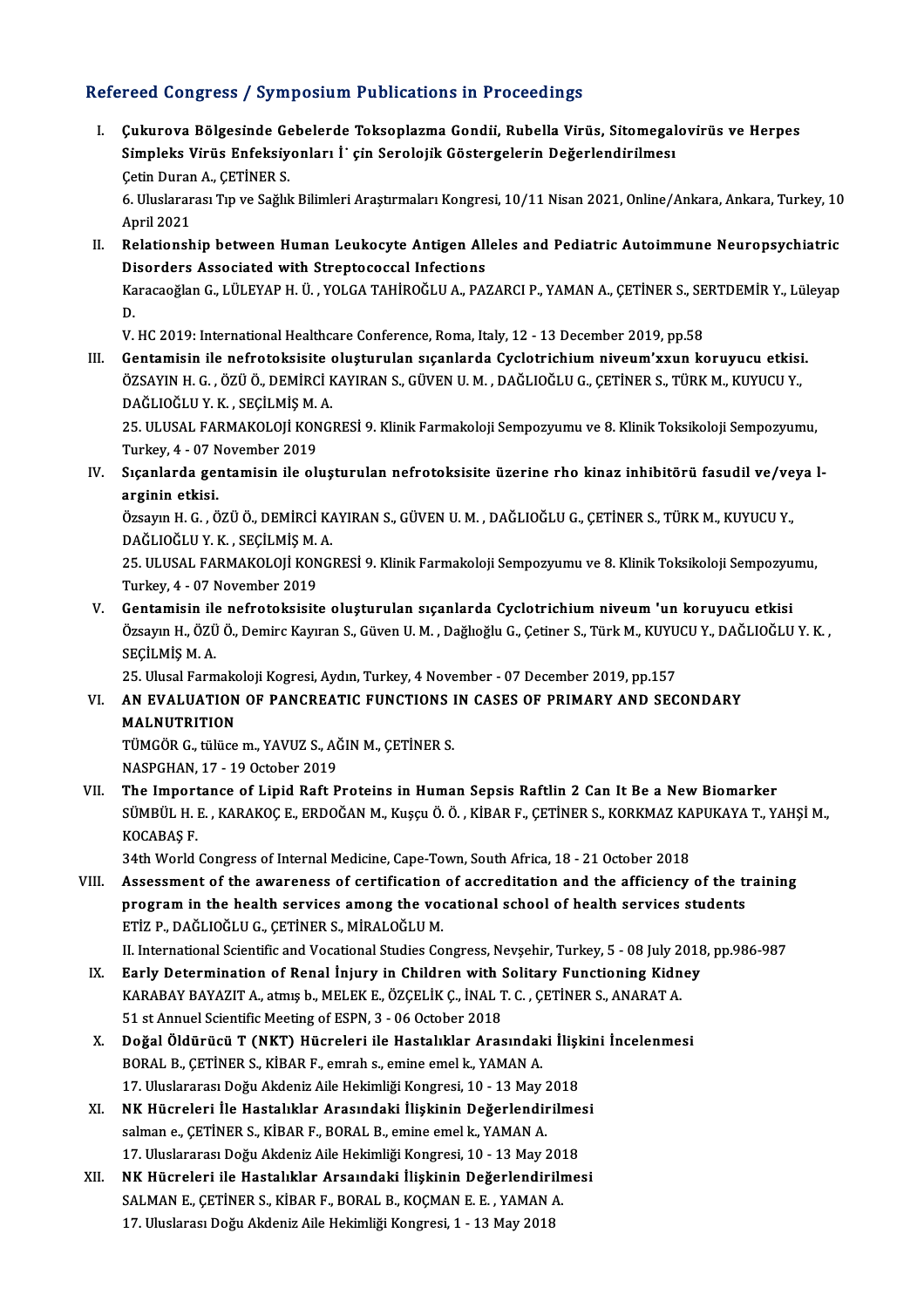| XIII.  | Klinik Laboratuvarda Test Seçimi ve Biyolojik Ritmin Önemi.                                               |
|--------|-----------------------------------------------------------------------------------------------------------|
|        | DAĞLIOĞLU G., GÖRÜROĞLU ÖZTÜRK Ö., YILMAZ N., ÇETİNER S., KİBAR F., YAMAN A., İNAL T. C.                  |
|        | 17. Uluslarası Doğu Akdeniz Aile Hekimliği Kongresi, 10 - 13 May 2018                                     |
| XIV.   | Çukurova Üniversitesi Balcalı Hastanesi Merkez Laboratuvar Hizmetlerine Göçün Etkisi Suriyeli             |
|        | Sığınmacılarla Güçlükler ve Kolaylıklar                                                                   |
|        | DAĞLIOĞLU G., GÖRÜROĞLU ÖZTÜRK Ö., KİBAR F., ÇETİNER S., YILMAZ N., İNAL T. C., YAMAN A.                  |
|        | II.Uluslararası Multidisipliner Çalışmaları Kongresi, 4 - 05 May 2018                                     |
| XV.    | Doğal Öldürücü T (NKT) Hücreleri ile Hastalıklar Arasındaki İlişkinin İncelenmesi.                        |
|        | BORAL B., ÇETİNER S., KİBAR F., SALMAN E., KOÇMAN E. E., YAMAN A.                                         |
|        | 17. Uluslarası Doğu Akdeniz Aile Hekimliği Kongresi, 1 - 13 May 2018                                      |
| XVI.   | Multipl Myeloma Hastalarındaki Serbest Kappa ve Serbest Lambda ile Patoloji Sonuçlarının                  |
|        | Karşılaştırılması,                                                                                        |
|        | KOÇMAN E. E., ÇETİNER S., ERGİN M., açıkalın a., BORAL B., SALMAN E.                                      |
|        | 17. Uluslarası Doğu Akdeniz Aile Hekimliği Kongresi, 10 - 13 May 2018                                     |
| XVII.  | NK HÜCRELERİ İLE HASTALIKLAR ARASINDAKİ İLİŞKİNİN DEĞERLENDİRİLMESİ (Oral/Sözel-                          |
|        | 598) Emrah Salman, Salih Çetiner, Filiz Kibar, Barış Boral, Emine Emel Koçman, Akgün Yaman17th            |
|        | International Eastern Mediterranean Family Medicine Congress 10 - 13 May 2018, Adana Sheraton             |
|        | <b>Grand Hotel</b>                                                                                        |
|        | salman e., KİBAR F., BORAL B., ÇETİNER S., YAMAN A., KOÇMAN E. E.                                         |
|        | 17th International Eastern Mediterranean Family Medicine Congress, Adana, Turkey, 10 - 13 May 2018        |
| XVIII. | Protective effects of 4-Hydroxy-Tempol on ischemia reperfusion injury of rat kidneys.                     |
|        | EMRE M., KARAYAYLALI İ., ÇETİNER S.                                                                       |
|        | 7Th. World Congress of Oxsidative sress, Calcium Signaling and TRP Channels., 20 - 23 April 2018          |
| XIX.   | The effect of 900 MHZ GSM-like radiofrequency irradiation and nicotine administration on the              |
|        | apoptosis of human fetal cells                                                                            |
|        | EMRE M., BOĞA PEKMEZEKMEK A., ÇETİNER S.                                                                  |
|        | WORLD IMMUNULOGY CONGRESS, 14 - 15 December 2017                                                          |
| XX.    | Seroprevalence of Hepatitis B Before and After the National Hepatitis B Vaccination Program Central       |
|        | Laboratory of Balcalı Hospital                                                                            |
|        | DAĞLIOĞLU G., ÇETİNER S., YAMAN A.                                                                        |
|        | International Congress of Health and Environment, Adana, Turkey, 23 - 25 October 2017                     |
| XXI.   | Balcalı Hastanesi Merkez Laboratuvarı'na başvuran hastalarda Ulusal Hepatit B aşı Programı                |
|        | uygulaması öncesi ve sonrası Hepatit B seroprevalansı,                                                    |
|        | DAĞLIOĞLU G., ÇETİNER S., KİBAR F., YAMAN A.                                                              |
|        | Uluslararası Sağlık ve Çevre Kongresi, 23 - 25 October 2017                                               |
| XXII.  | Diabetic Foot Wounds: Which Patients are More Prone to Tetanus?                                           |
|        | KUŞCU F., KURTARAN B., ULU A., EVRAN M., İNAL A. S., ÇİFTLER KÖMÜR S., ÇETİNER S., TAŞOVA Y., AKSU H. Z.  |
|        | IDWeek 2017, San Diego, United States Of America, 4 - 08 October 2017, pp.1                               |
| XXIII. | Diabetic Foot Wounds: Which Patients are More Prone to Tetanus?                                           |
|        | KUŞCU F., KURTARAN B., ULU A., EVRAN M., İNAL A. S., ÇİFTLER KÖMÜR S., ÇETİNER S., TAŞOVA Y., AKSU H. Z.  |
|        | IDWeek 2017, San Diego, United States Of America, 4 - 08 October 2017, pp.1                               |
| XXIV.  | Diabetic Foot Wounds: Which Patients are More Prone to Tetanus?                                           |
|        | KUŞCU F., KURTARAN B., ULU A., EVRAN M., İNAL A. S., KÖMÜR S., ÇETİNER S., TAŞOVA Y., AKSU H. S. Z.       |
|        | ID WEEK 2017, 04 October 2017, vol 4, pp 113-114                                                          |
| XXV    | Diabetic Foot Wounds: Which Patients are More Prone to Tetanus?                                           |
|        | KUŞCU F., KURTARAN B., ULU A., EVRAN M., İNAL A. S. , ÇİFTLER KÖMÜR S., ÇETİNER S., TAŞOVA Y., AKSU H. Z. |
|        | IDWeek 2017, San Diego, United States Of America, 4 - 08 October 2017, pp.1                               |
| XXVI.  | Celiac disease in children with peptic ulcer                                                              |
|        | TÜMGÖR G., AĞIN M., DORAN F., ÇETİNER S.                                                                  |
|        | ESPGHAN, 10 - 13 May 2017                                                                                 |
| XXVII. | Relationship Between Obsessive Compulsive Disorder (OCD) and HLA haplotypes in Turkish                    |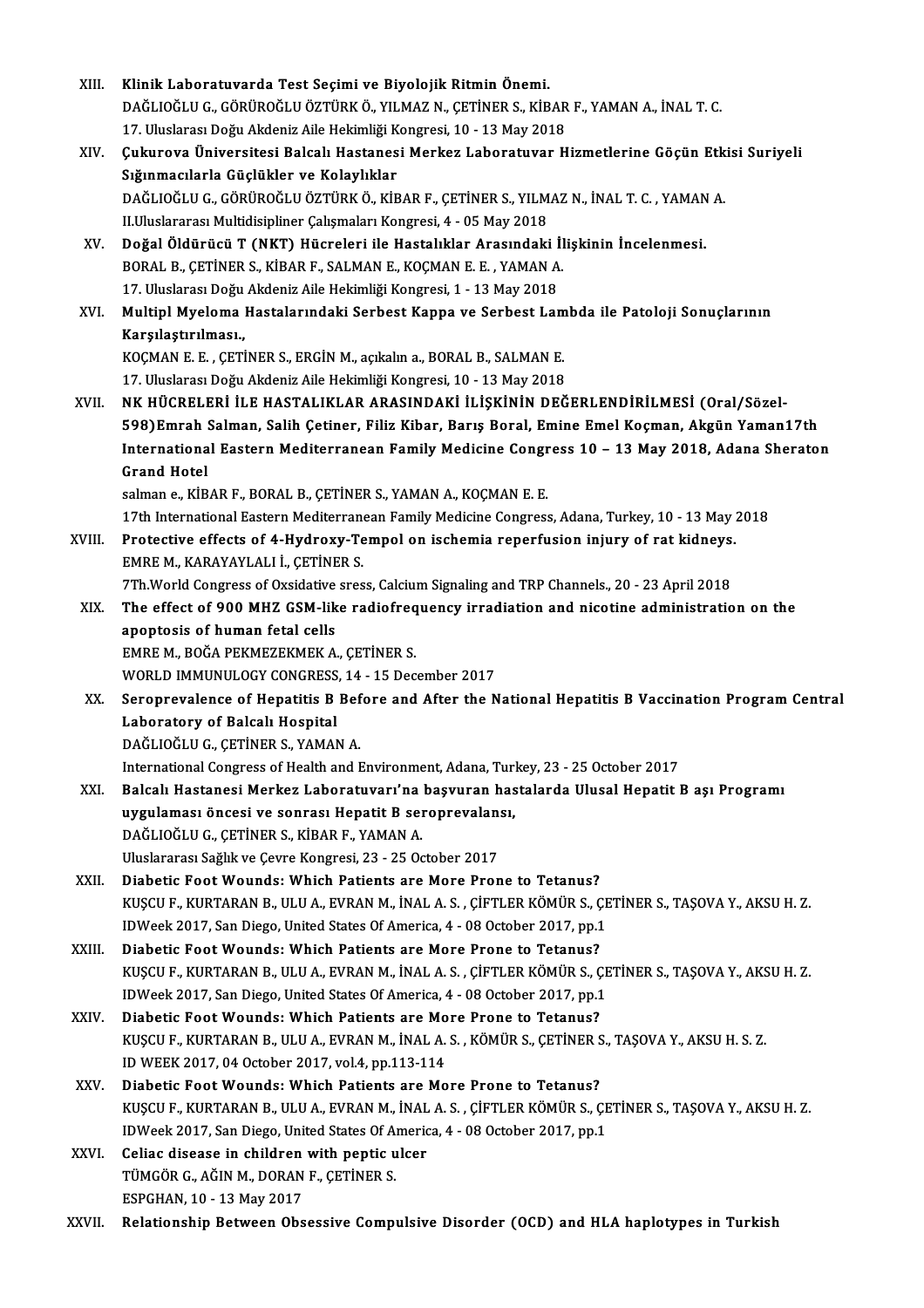| Children    |
|-------------|
| tilitevan i |

|               | Children                                                                                                                          |
|---------------|-----------------------------------------------------------------------------------------------------------------------------------|
|               | LÜLEYAP H. Ü., Karacaoğlan G., PAZARCI P., ALPTEKİN D., YOLGA TAHİROĞLU A., ÇETİNER S., YAMAN A., Lüleyap<br>D.                   |
|               | European Human Genetics Conference, Barselona, Spain, 21 - 24 May 2016, vol.24, pp.446                                            |
| <b>XXVIII</b> | Relationship Between Obsessive Compulsive Disorder OCD and HLA haplotypes in Turkish Childrens                                    |
|               | LÜLEYAP H. Ü., KARACAOĞLAN G., PAZARCI P., ALPTEKİN D., TAHİROĞLU A., ÇETİNER S., YAMAN A.                                        |
|               | The European Human Genetics Conference, Barselona, Spain, 20 - 24 May 2016                                                        |
| XXIX.         | HCV antikor pozitif hastalarda anti nükleer antikor sıklığının değerlendirilmesi                                                  |
|               | ETİZ P., ÇETİNER S., KİBAR F., YAMAN A.                                                                                           |
|               | 23. Ulusal İmmünoloji Kongresi, Turkey, 26 - 30 April 2015                                                                        |
| XXX.          | HBsAg olgularda delta antikor sıklığı                                                                                             |
|               | ÇETİNER S., ETİZ P., KİBAR F., YAMAN A.                                                                                           |
|               | 23. Ulusal İmmünoloji Kongresi, Turkey, 26 - 30 April 2015                                                                        |
| XXXI.         | Anti-HCV Antikor Pozitif Hastalarda Anti-Nükleer Antikor Sıklığının Değerlendirilmesi                                             |
|               | ETİZ P., ÇETİNER S., KİBAR F., YAMAN A.                                                                                           |
|               | 23. Ulusal İmmünoloji Kongresi, Antalya, Turkey, 26 - 30 April 2015, pp.52                                                        |
| XXXII.        | Spesifik proteinlerin ölçüm sisteminde yöntem geçerliliğinin kanıtlanması.                                                        |
|               | MATYAR S., GÖRÜROĞLU ÖZTÜRK Ö., ÇETİNER S., İNAL T. C.                                                                            |
|               | XV Ulusal Klinik Biyokimya Kongresi, Turkey, 23 - 26 April 2015                                                                   |
| XXXIII.       | HBsAg Pozitif Olgularda Delta Antikor Sıklığı                                                                                     |
|               | ÇETİNER S., ETİZ P., KİBAR F., YAMAN A.                                                                                           |
|               | 23. Ulusal İmmünoloji Kongresi, Antalya, Turkey, 26 - 30 April 2015, pp.53                                                        |
| XXXIV.        | Anti-HCV antikor pozitif hastalarfa anti nükleer antikor sıklığının değerlendirilmesi                                             |
|               | Etiz P., Çetiner S., Kibar F., Yaman A., ÇETİNER S.<br>23. Ulusal İmmünoloji Kongresi, Antalya, Turkey, 23 - 30 April 2015, pp 52 |
| XXXV.         | A Novel BioTarget in Treatment of Heart Failure Changes in Serum Galectin 3 Levels After                                          |
|               | Spironolactone                                                                                                                    |
|               | DEVECI O. S., ÇELİK A. İ., İKİKARDEŞ M. F., ÇAĞLIYAN Ç. E., ÖZMEN Ç., DENİZ A., AKILLI R., KİBAR F., ÇETİNER S.,                  |
|               | DEMIR M, et al.                                                                                                                   |
|               | 11. Uluslararası Kardiyoloji ve Kardiyovasküler Cerrahide Yenilikler Kongresi, 26 - 29 March 2015, vol.115                        |
| <b>XXXVI</b>  | A novel biotarget in treatment of heart failure Changes in serun galectin 3 levels after                                          |
|               | spironolactone theraphy                                                                                                           |
|               | DEVECI O. S., ÇELİK A. İ., İKİKARDEŞ M. F., ÇAĞLIYAN Ç. E., ÖZMEN Ç., DENİZ A., AKILLI R., KİBAR F., ÇETİNER S.,                  |
|               | DEMİR M., et al.                                                                                                                  |
|               | Abstracts of the 11th International Congress of Update in Cardiology and Cardiovascular Surgery. OP-86, S38 26-29                 |
|               | March 2015, İstanbul/Turkey., 26 - 28 March 2015                                                                                  |
| XXXVII.       | A Novel BioTarget in Treatment of Heart Failure Changes in Serum Galectin 3 Levels After                                          |
|               | <b>Spironolactone Therapy</b>                                                                                                     |
|               | DEVECI O. S., ÇELİK A. İ., İKİKARDEŞ M. F., ÇAĞLIYAN Ç. E., ÖZMEN Ç., DENİZ A., AKILLI R., KİBAR F., ÇETİNER S.,                  |
|               | DEMIR M, et al.                                                                                                                   |
|               | 11TH IBTERNATIONAL CONGRESS OF UPDATE IN CARDIOLOGY AND CARDIOVASCULAR SURGERY, 26 - 29 March                                     |
| XXXVIII.      | 2015, vol 115, pp 38<br>Seyrek.Protein Enerji Tükenme Sendromu olan Kronik Böbrek Hastalarındaki günlük protein alımı ile         |
|               | Agouti Related Peptit düzeyi ve sitokinler arasındaki ilişki                                                                      |
|               | KARAER R., ÇETİNER S., KARAYAYLALI İ., SEYREK N.                                                                                  |
|               | 16. Ulusal Hipertansiyon ve Böbrek Hastalıkları Kongresi, Turkey, 23 - 25 May 2014                                                |
| <b>XXXIX</b>  | Protein Enerji Tükenme Sendromu olan Kronik Böbrek Hastalarındaki günlük protein alımı ile Agouti                                 |
|               | Related Peptit düzeyi ve sitokinler arasındaki ilişki                                                                             |
|               | Karaer R., Çetiner S., Karayaylalı I., Seyek N., ÇETİNER S.                                                                       |
|               | 16. Ulusal Hipertansiyon ve Böbrek Hastalıkları Kongresi, Antalya, Turkey, 21 - 25 May 2014, pp.72                                |
| XL.           | . Çukurova Üniversitesi Balcalı Hastanesi Merkez Laboratuvarıında yalın laboratuar uygulamaları                                   |
|               |                                                                                                                                   |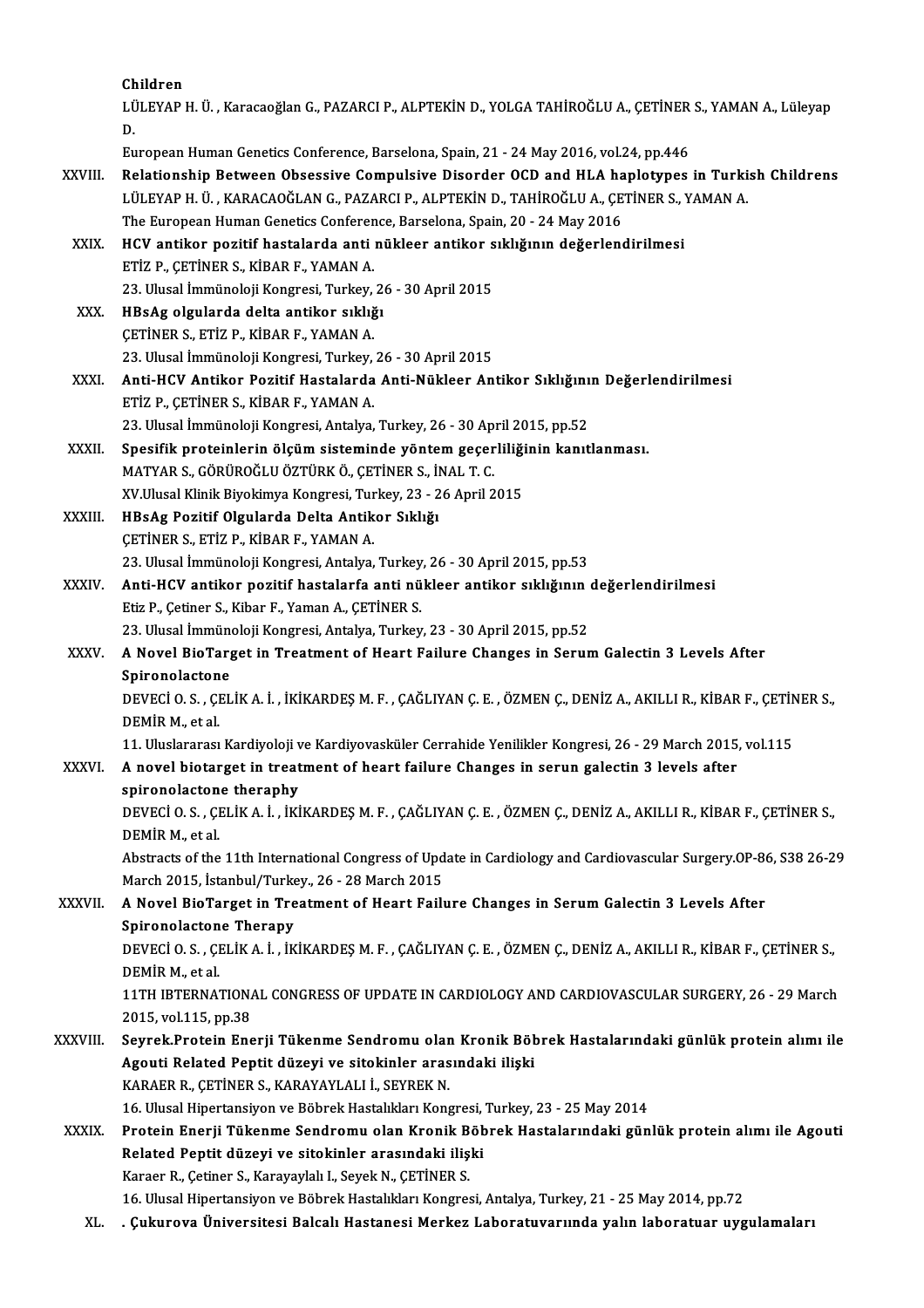GÖRÜROĞLU ÖZTÜRK Ö., MATYAR S., KİBAR F., ÇETİNER S., YAMAN A., İNAL T. C.<br>XIV Ulyası Klipik Biyokimya Kongresi, Turkey, 24,, 27 April 2014 GÖRÜROĞLU ÖZTÜRK Ö., MATYAR S., KİBAR F., ÇETİNER S., YAMA<br>XIV.Ulusal Klinik Biyokimya Kongresi, Turkey, 24 - 27 April 2014<br>İngan Fötal Hüqueleninin Anenitegu Üzenine 900 MHZ CSA

- GÖRÜROĞLU ÖZTÜRK Ö., MATYAR S., KİBAR F., ÇETİNER S., YAMAN A., İNAL T. C.<br>XIV.Ulusal Klinik Biyokimya Kongresi, Turkey, 24 27 April 2014<br>XLI. İnsan Fötal Hücrelerinin Apopitozu Üzerine 900 MHZ GSM Benzeri Radyasyon XIV.Ulusal Klinik Biyokimya Kongresi, Turkey, 24 - 27 April 2014<br>İnsan Fötal Hücrelerinin Apopitozu Üzerine 900 MHZ GSM Ben<br>EMRE M., BOĞA PEKMEZEKMEK A., ÇETİNER S., TUNÇ E., DEMİRHAN O.<br>40 Hlusal Eiryalaji Kongresi Turkey İnsan Fötal Hücrelerinin Apopitozu Üzerine 900 MHZ GSM<br>EMRE M., BOĞA PEKMEZEKMEK A., ÇETİNER S., TUNÇ E., DEMİRHA<br>40. Ulusal Fizyoloji Kongresi, Turkey, 2 September - 06 April 2014<br>Lösemi bastaları ile Human Lökesit Antije EMRE M., BOĞA PEKMEZEKMEK A., ÇETİNER S., TUNÇ E., DEMİRHAN O.<br>40. Ulusal Fizyoloji Kongresi, Turkey, 2 September - 06 April 2014<br>XLII. Lösemi hastaları ile Human Lökosit Antijenleri arasındaki ilişki
- 40. Ulusal Fizyoloji Kongresi, Turkey, 2 September 06 April 2014<br>Lösemi hastaları ile Human Lökosit Antijenleri arasındaki ilişki<br>YAMAN A., KİBAR F., ETİZ P., ÇETİNER S., ŞAŞMAZ H. İ. , SEYDAOĞLU G., ANTMEN B., TANYELİ A Lösemi hastaları ile Human Lökosit Antijenleri arası<br>YAMAN A., KİBAR F., ETİZ P., ÇETİNER S., ŞAŞMAZ H. İ. , SEY<br>22. Ulusal İmmünoloji Kongresi, Turkey, 27 - 30 April 2013<br>Lösemi hastalıkları ile buman lökosit antijenleri 22. Ulusal İmmünoloji Kongresi, Turkey, 27 - 30 April 2013<br>XLIII. Lösemi hastalıkları ile human lökosit antijenleri arasındaki ilişki
- 22. Ulusal İmmünoloji Kongresi, Turkey, 27 30 April 2013<br><mark>Lösemi hastalıkları ile human lökosit antijenleri arasındaki ilişki</mark><br>YAMAN A., KİBAR F., ETİZ P., ÇETİNER S., ŞAŞMAZ H. İ. , SEYDAOĞLU G., Antmen B., TANYELİ A., Lösemi hastalıkları ile human lökosit antijenleri arasındaki ilişki<br>YAMAN A., KİBAR F., ETİZ P., ÇETİNER S., ŞAŞMAZ H. İ. , SEYDAOĞLU G., Al<br>22. Ulusal immünoloji kongresi, İzmir, Turkey, 27 - 30 April 2013, pp.130<br>Adapa İ 22. Ulusal immünoloji kongresi, İzmir, Turkey, 27 - 30 April 2013, pp.130<br>XLIV. Adana İl Merkezinde Hepatit A Seroprevalansında Epidemiyolojik Değişim
- ALHANE.,KOZANOĞLUB.,TÜMGÖRG.,ÜSIZMAZ Ç.,YAPICIOĞLUH.,YAMANA.,BOZDEMİRN.,ÇETİNERS. Adana İl Merkezinde Hepatit A Seroprevalansında Epidemiy<br>ALHAN E., KOZANOĞLU B., TÜMGÖR G., Ü SIZMAZ Ç., YAPICIOĞLU H.<br>1.Pediatri Uzmanlık Akademisi Kongresi, Turkey, 23 - 27 April 2012<br>Besterial stielegu in shildheed pres ALHAN E., KOZANOĞLU B., TÜMGÖR G., Ü SIZMAZ Ç., YAPICIOĞLU H., YAMAN A., BOZDEMİR N., ÇETİNER S.<br>1.Pediatri Uzmanlık Akademisi Kongresi, Turkey, 23 - 27 April 2012<br>XLV. Bacterial etiology in childhood pneeumonia in rel
- 1.Pedia<br>Bacter<br>levels. Bacterial etiology in childhood pneeumonia in<br>levels.<br>Alhan E., Tumgor G., Yaman A., Cetiner S., ÇETİNER S.<br>21st. Annual Mesting of the European Society for pas

Alhan E., Tumgor G., Yaman A., Cetiner S., CETINER S.

levels.<br>Alhan E., Tumgor G., Yaman A., Cetiner S., ÇETİNER S.<br>21st. Annual Meeting of the European Society for paediatric infectious diseases, Sicilya, Italy, 9 - 11 April 2011,<br>pp.167 21st. Annual Meeting of the European Society for paediatric infections.<br>
XLVI. Cukurova Bölgesinde İnsan Lökosit Antijenlerinin Dağılımı<br>
FILV. ERIZ B. VAMAN A. CETİNER S

- pp.167<br>Çukurova Bölgesinde İnsan<br>ETİZ P., YAMAN A., ÇETİNER S.<br>20 Hlusal İmmünoloji Kongresi Çukurova Bölgesinde İnsan Lökosit Antijenlerinin Dağılın<br>ETİZ P., YAMAN A., ÇETİNER S.<br>20.Ulusal İmmünoloji Kongresi, Turkey, 19 - 22 November 2009<br>Cukurova bölgesindeki insan lökosit antijanlerinin dağılıı ETİZ P., YAMAN A., ÇETİNER S.<br>20.Ulusal İmmünoloji Kongresi, Turkey, 19 - 22 November 2009<br>XLVII. Çukurova bölgesindeki insan lökosit antijenlerinin dağılımı<br>FIR B. YAMAN A. CETİNER S
- 20.Ulusal İmmünoloji Kongresi<br>**Çukurova bölgesindeki insa**<br>ETİZ P., YAMAN A., ÇETİNER S.<br>YY Ulusal İmmünoloji Kongres ETİZ P., YAMAN A., ÇETİNER S.<br>XX. Ulusal İmmünoloji Kongresi, Girne, Cyprus (Kktc), 19 - 22 November 2009, pp.103
- ETİZ P., YAMAN A., ÇETİNER S.<br>XX. Ulusal İmmünoloji Kongresi, Girne, Cyprus (Kktc), 19 22 November 2009, pp.103<br>XLVIII. Apoptotic and Necrotic Cell Percentages in Kidney Cells from Rats Exposed to Magnetic Field<br>EMPE XX. Ulusal İmmünoloji Kongresi, Girne, Cy<br>Apoptotic and Necrotic Cell Percenta<br>EMRE M., ÇETİNER S., Zencir S., TOPÇU Z.<br>2rd Asian Basifis Besianal Mestins of the EMRE M., ÇETİNER S., Zencir S., TOPÇU Z.<br>3rd Asian Pacific Regional Meeting of the International-Society-for-the-Study-of-Xenobiotics, Bangkok, Thailand, 10 -12May2009,vol.41,pp.38 3rd Asian Pacific Regional Meeting of the International-Society-for-the-Study-of-Xenobiotics, Ba<br>- 12 May 2009, vol.41, pp.38<br>XLIX. Melissa Officinalis L Bitkisine ait uçucu yağın Antikanserojen etkisinin araştırılması
	- 12 May 2009, vol.41, pp.38<br>.**Melissa Officinalis L Bitkisine ait uçucu yağın Antikanserojen etkisinin**<br>Allahverdiyev A., Özgüven M., Duran N., Çetiner S., Kırpık M., Akan E., ÇETİNER S.<br>YUTürk Bodistrik Onkolaji Cuybu Ka Melissa Officinalis L Bitkisine ait uçucu yağın Antikanserojen etkisinir.<br>Allahverdiyev A., Özgüven M., Duran N., Çetiner S., Kırpık M., Akan E., ÇETİNER S<br>XI.Türk Pediatrik Onkoloji Grubu Kongresi,, İzmir, Turkey, 26 Apri Allahverdiyev A., Özgüven M., Duran N., Çetiner S., Kırpık M., Akan E., ÇET<br>XI.Türk Pediatrik Onkoloji Grubu Kongresi,, İzmir, Turkey, 26 April 2009<br>L. Gocukluk Çağı Obsesif Kompulsif Bozukluğunda İmmün Etyoloji<br>YOLGA TAHİ
		- XI.Türk Pediatrik Onkoloji Grubu Kongresi,, İzmir, Turkey, 26 April 2009, pp.67<br>**Çocukluk Çağı Obsesif Kompulsif Bozukluğunda İmmün Etyoloji**<br>YOLGA TAHİROĞLU A., bahalı k., AVCI A., ÇETİNER S., SEYDAOĞLU G., LÜLEYAP H. Ü. Çocukluk Çağı Obsesif Kompulsif Bozukluğunda İmmün Etyoloji<br>YOLGA TAHİROĞLU A., bahalı k., AVCI A., ÇETİNER S., SEYDAOĞLU G., LÜLEYAP H. Ü. , onatoğlu d.<br>19. Ulusal Ulusal Çocuk ve Ergen Ruh Sağlığı ve Hastalıkları Kongres YOLGA TAHİROĞLU A., bahalı k., AVCI A., ÇETİNER S., SEYDAOĞLU G., L<br>19. Ulusal Ulusal Çocuk ve Ergen Ruh Sağlığı ve Hastalıkları Kongresi, F<br>LI. A.Does thalidomide ameliorate adriamycin induced nephrosis<br>SORAN M. ANARAT A.
		- 19. Ulusal Ulusal Çocuk ve Ergen Ruh Sağlığı ve Hastalıkları Kongresi, Hatay, Turkey, 14 16 April 2009, pp.137<br>A.Does thalidomide ameliorate adriamycin induced nephrosis<br>SORAN M., ANARAT A., KARABAY BAYAZIT A., ŞİMŞEK B. LI. A.Does thalidomide ameliorate adriamycin induced nephrosis<br>SORAN M., ANARAT A., KARABAY BAYAZIT A., ŞİMŞEK B., DURSUN H., ÇETİNER S., SEYDAOĞLU G., NOYAN Z. A.<br>42nd Annual ESPN meeting, 11 - 14 September 2008
	- LII. .Does thalidomide ameliorate adriamycin induced nephrosis? Soran M., Anarat A., Bayazıt A., Şimşek B., Cetiner S., Dursun H., Seydaoğlu G., ÇETİNER S. 42nd Annual ESPN meeting, Lyon, France, 11 September - 14 August 2008, pp.1633 Soran M., Anarat A., Bayazıt A., Şimşek B., Cetiner S., Dursun H., Seydaoğlu G., ÇETİNER S.<br>42nd Annual ESPN meeting, Lyon, France, 11 September - 14 August 2008, pp.1633<br>LIII. Kronik miyokard infarktüsü oluşturulmuş domuz

# 42nd Annual ESPN<br><mark>Kronik miyokard</mark><br>fizyolojik etkileri<br><sup>Aclon A. Beshirov E</sup> Kronik miyokard infarktüsü oluşturulmuş domuzlarda hipotermik CO2 Pneumoperitoneumunun<br>fizyolojik etkileri<br>Aslan A., Bashirov E., Ozalevli M., San M., TOPÇUOĞLU M. Ş. , EMRE M., DAĞLIOĞLU Y. K. , ÇETİNER S., Seydaliyeva T.

f<mark>izyol</mark><br>Aslan<br>Alic V.<br>Türk C Aslan A., Bashirov E., Ozalevli M., San M., TOPÇUOĞLU I<br>Alic V.<br>Türk Cerrahi Kongresi, Antalya, Turkey, 01 May 2004<br>Preselsitanin as a markar of severity of sensis 1

- Alic V.<br>Türk Cerrahi Kongresi, Antalya, Turkey, 01 May 2004<br>LIV. Procalcitonin as a marker of severity of sepsis and its relationship with clinical features Türk Cerrahi Kongresi, Antalya, Turkey, 01 May 2004<br>Procalcitonin as a marker of severity of sepsis a<br>Karakoc E., Karayaylaly Y., Avcy A., Cetiner S., Yaman A.<br>16th Annual Congress of the European Society of Inter 16th Annual Congress of the European-Society-of-Internsive-Care-Medicine (ESICM), Amsterdam, Netherlands, 5 -<br>08 October 2003, vol.29 Karakoc E., Karayaylaly Y<br>16th Annual Congress of<br>08 October 2003, vol.29<br>VJ. International Euro
- LV. VI. International Euroasian and Azerbaijanian Congress of Qastroenterologists and Surgeons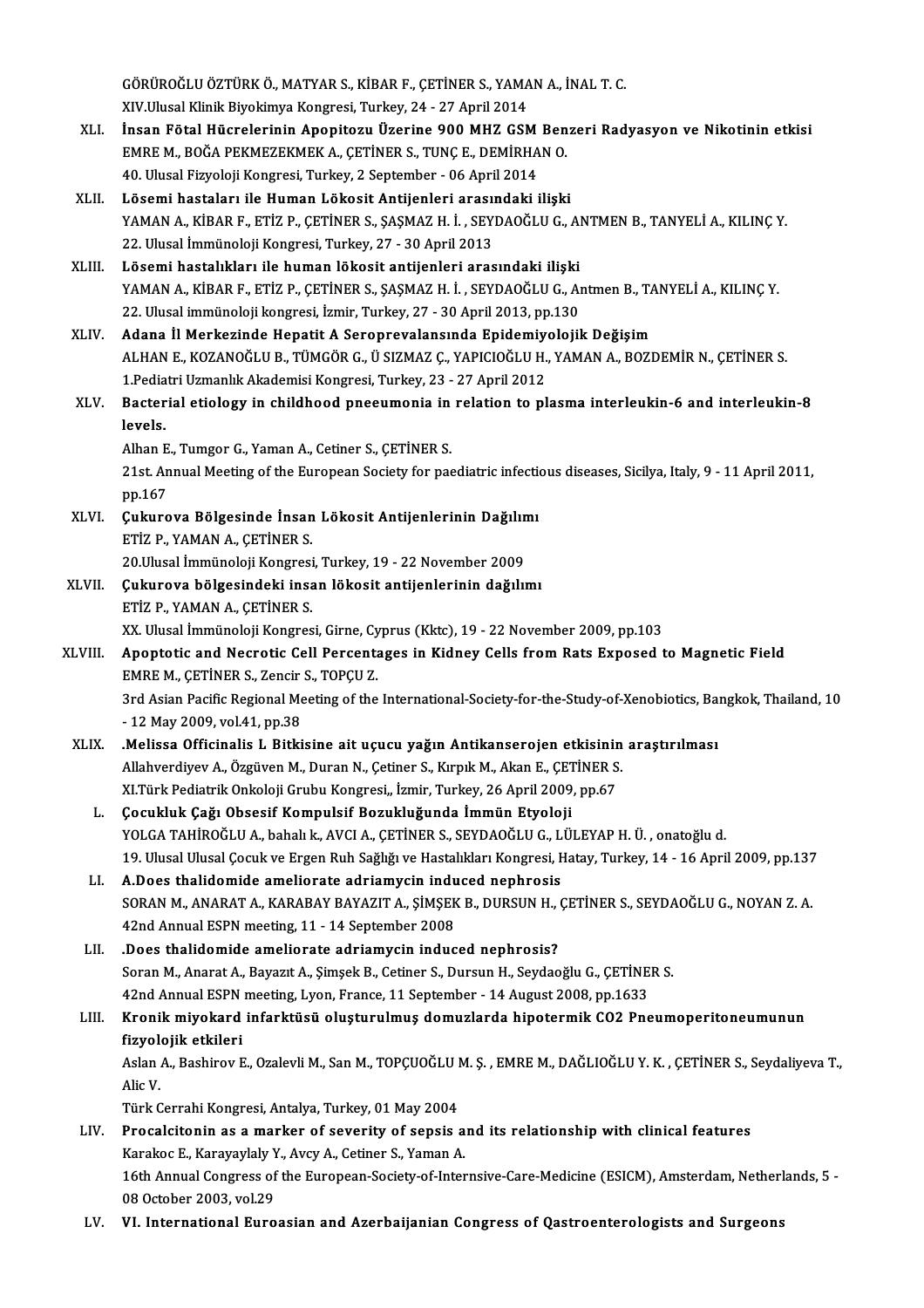Bashirov E., San M., TOPÇUOĞLU M. Ş. , DAĞLIOĞLU Y. K. , EMRE M., ÇETİNER S., Seydaliyeva T., Alic V., Inan Y., Aslan<br>A Ba<br>A. Bashirov E., San M., TOPÇUOĞLU M. Ş. , DAĞLIOĞLU Y. K. , EMRE M., ÇETİNER S., Seydaliyeva T., Alic V., Inan Y., Asl<br>A.<br>Ratlarda İzo-normo ve Hipotermik Pneumoperitoneum ve Postoperatif Ağrı Hassasiyeti, Azerbaycan, Azerbai

A.<br>Ratlarda İzo-normo ve Hipotermik Pneumoperitoneum ve Postoperatif Ağrı Hassasiyeti, Azerbaycan, Azerbaijan,<br>01 June 2003, pp.23

LVI. Effect of heated and cooled CO2 on body core temperature: an experimental study

01 June 2003, pp.23<br>Effect of heated and cooled CO2 on body core temperature: an experimental study<br>Aslan A., Bashirov E., DAĞLIOĞLU Y. K. , Ozalevli M., San M., TOPÇUOĞLU M. Ş. , EMRE M., ÇETİNER S., Seydaliyeva T.,<br>Alis Effect<br>Aslan<br>Alic V.<br>VI. Inte Aslan A., Bashirov E., DAĞLIOĞLU Y. K. , Ozalevli M., San M., TOPÇUOĞLU M. Ş. , EMRE M., ÇETİNER S., Seyda<br>Alic V.<br>VI. International Euroasian and Azerbaijanian Congress of Qastroenterologists and Surgeons, Azerbaycan,<br>Aze

Alic V.<br>VI. International Euroasian and Azerbaijanian Congress of Qastroenterologists and Surgeons, Azerbaycan,<br>Azerbaijan, 01 June 2003, pp.230 VI. International Euroasian and Azerbaijanian Congress of Qastroenterologists and Surgeons, Azerbaycan,<br>Azerbaijan, 01 June 2003, pp.230<br>LVII. Akut Lösemilerde Tc-99m-tetrofosmin Uptake'i ile P-glikoprotein Ekspresyonu Ara

- Azerbaijan, 01 June 2003, pp.230<br><mark>Akut Lösemilerde Tc-99m-tetrofosmin Uptake'i ile P-glikoprotein Ekspre</mark><br>ŞAHİN B., YAPAR F., Kara O., DOĞRUCA YAPAR Z., SÜKAN A., ÇETİNER S., KİBAR M.<br>XVI Husal Nükkor Tın Kongresi, Samsun, Akut Lösemilerde Tc-99m-tetrofosmin Uptake'i ile P-glikoprotein Ekspresyon<br>ŞAHİN B., YAPAR F., Kara O., DOĞRUCA YAPAR Z., SÜKAN A., ÇETİNER S., KİBAR M.<br>XVI. Ulusal Nükleer Tıp Kongresi, Samsun, Turkey, 10 - 14 May 2003, v SAHİN B., YAPAR F., Kara O., DOĞRUCA YAPAR Z., SÜKAN A., ÇETİNER S., KİBAR M.<br>XVI. Ulusal Nükleer Tıp Kongresi, Samsun, Turkey, 10 - 14 May 2003, vol.12, no.1, pp.37<br>LVIII. 21st. Annual Meeting of the European Society
- XVI. Ulusal Nükleer Tıp Kongresi, Samsun, Tur<br>21st. Annual Meeting of the European Sc<br>ALHAN E., TÜMGÖR G., YAMAN A., ÇETİNER S.<br>Pesterial etialegy in ebildhaad nneeumenia i . Bacterial etiology in childhood pneeumonia in relation to plasma interleukin-6 and interleukin-8 levels, 9 - 11<br>April 2003 ALHAN E., <mark>1</mark><br>. Bacterial e<br>April 2003<br>The Distril
- Racterial etiology in childhood pneeumonia in relation to plasma interleukin-6 and interleukin-8 levels, 9 11.<br>April 2003<br>LIX. The Distribution of Human Leucocyte Antigens in Turkey. Immunopharmacolocy and Immunotherapy<br> April 2<br>The Di<br>today.<br>VAMAN The Distribution of Human Leuco<br>today.<br>YAMAN A., ÇETİNER S., DÜNDAR İ. H.<br>A Jeint Meeting of the International S

today.<br>YAMAN A., ÇETİNER S., DÜNDAR İ. H.<br>A Joint Meeting of the International Society of Immunopharmocolocy and the İtalian Association of YAMAN A., ÇETİNER S., DÜNDAR İ. H.<br>A Joint Meeting of the International Society of Immunopharmocolocy and<br>Immunopharmocolocy. 14 th.National Congress, 10 - 11 November 2000<br>The Distribution of Human Lousesyte Antigons in T A Joint Meeting of the International Society of Immunopharmocol<br>Immunopharmocolocy. 14 th.National Congress, 10 - 11 November<br>LX. The Distribution of Human Leucocyte Antigens in Turkey.<br>Naman A. Cetiner S. Dundar L.CETINER

Immunopharmocolocy. 14 th.National Congress, 10 - 11 November 2000<br>The Distribution of Human Leucocyte Antigens in Turkey.<br>Yaman A., Çetiner S., Dundar I., ÇETİNER S.

The Distribution of Human Leucocyte Antigens in Turkey.<br>Yaman A., Çetiner S., Dundar I., ÇETİNER S.<br>A Joint Meeting of the International Society of Immunopharmocolocy and the İtalian Association of<br>Immunopharmocolocy, 14 t Yaman A., Çetiner S., Dundar I., ÇETİNER S.<br>A Joint Meeting of the International Society of Immunopharmocolocy and the İtalian Association (<br>Immunopharmocolocy. 14 th.National Congress, Florence, Italy, 10 - 11 November 20 A Joint Meeting of the International Society of Immunopharmocolocy and the İtalian Association of<br>Immunopharmocolocy. 14 th.National Congress, Florence, Italy, 10 - 11 November 2000, pp.135<br>LXI. Hep-2 hücrelerinde DMSO, me

Immunopharmocolocy. 14 th.National Congress, Florence, Italy, 10 - 11 November 2000, pp.135<br>Hep-2 hücrelerinde DMSO, metil selöloz twen-80 ve gliserolün hücre siklusuna etkile<br>Cytometrik analizi.<br>YARKIN F., DURAN N., ALLAH Hep-2 hücrelerinde DMSO, metil selöloz twen-80 ve glise<br>Cytometrik analizi.<br>YARKIN F., DURAN N., ALLAHVERDİYEV A., ÇETİNER S., EROL A.<br>16 Geyber Nesibe Tın Günleri 1. Denevgel Klinik ve Arasturma Ke Cytometrik analizi.<br>YARKIN F., DURAN N., ALLAHVERDİYEV A., ÇETİNER S., EROL A.<br>16.Gevher Nesibe Tıp Günleri 1. Deneysel Klinik ve Araştırma Kongresi ve workshopu, Turkey, 18 - 21 May 1998<br>Mathatruvata ve vanesit'in Han 2 b

YARKIN F., DURAN N., ALLAHVERDİYEV A., ÇETİNER S., EROL A.<br>16.Gevher Nesibe Tıp Günleri 1. Deneysel Klinik ve Araştırma Kongresi ve workshopu, Turkey,<br>17. Methotryxate ve vepesit'in Hep-2 hücre siklusuna etkisinin Flow Cyt 16.Gevher Nesibe Tıp Günleri 1. Deneysel Klinik ve A<br>Methotryxate ve vepesit'in Hep-2 hücre siklusı<br>ALLAHVERDİYEV A., EROL A., ÇETİNER S., DURAN N.<br>16 Cevher Nesibe Tıp Günleri 1. Deneysel Klinik ve A Methotryxate ve vepesit'in Hep-2 hücre siklusuna etkisinin Flow Cytometric analizi.<br>ALLAHVERDİYEV A., EROL A., ÇETİNER S., DURAN N.<br>16.Gevher Nesibe Tıp Günleri 1, Deneysel Klinik ve Araştırma Kongresi ve Workshopu, Turkey

### ALLAHVERDİYEV A., EROL A., ÇETİNER S., DURAN N.<br>16.Gevher Nesibe Tıp Günleri 1, Deneysel Klinik ve Araştırma Kongresi ve Workshopu, Turkey, 18 - 21 May 1998<br>17. Clinical importance of surface antigen expression in adulth a 16. Gevher Nes<br>Clinical impo<br>point values.<br>PAVDAS S. KA. Clinical importance of surface antigen expression in adulth acute myeloit leukemia at different cut of<br>point values.<br>PAYDAŞ S., KARAKOÇ E., ŞAHİN B., YAVUZ S., ÇETİNER S.

American society of clinical Oncology.34. Annual Meeting., 16 - 19 May 1998

- LXIV. The using facilites of yeast in the feed as adsorbent on mycotoxicosis. American society of clinical Oncology.34. Annual Meeting., 16 - 19<br>The using facilites of yeast in the feed as adsorbent on my<br>CELİK K., ÖZER ÜTÜK S., DORAN F., DAĞLIOĞLU Y. K., CETİNER S. The using facilites of yeast in the feed as adsorbent on mycotox<br>CELIK K., ÖZER ÜTÜK S., DORAN F., DAĞLIOĞLU Y. K. , CETİNER S.<br>4 th. Balkan Conference on operational Research, 20 - 23 October 1997<br>The Using Facilities of CELIK K., ÖZER ÜTÜK S., DORAN F., DAĞLIOĞLU Y. K., CETİNER S.<br>4 th. Balkan Conference on operational Research, 20 - 23 October 1997<br>LXV. The Using Facilities of Yeast in the Feed as Adsobent on Mycotoxicosis<br>Colik K. Öztür
- 4 th. Balkan Conference on operational Research, 20 23 October The Using Facilities of Yeast in the Feed as Adsobent<br>Celik K., Öztürkcan O., DAĞLIOĞLU Y.K. , ÇETİNER S., Özer S.<br>4 th Palkan Conference on Operational Bess The Using Facilities of Yeast in the Feed as Adsobent on Mycotoxicosis<br>Çelik K., Öztürkcan O., DAĞLIOĞLU Y. K. , ÇETİNER S., Özer S.<br>4 th Balkan Conference on Operational Research, Yunanistan, Greece, 01 October 1997, pp.1 Celik K., Öztürkcan O., DAĞLIOĞLU Y. K., CETİNER S., Ö.<br>4 th Balkan Conference on Operational Research, Yuna<br>LXVI. Human Leukocyte Antigens in Behçet's disease.<br>1 NEMLİ Y. ACAR M. CEVEN L. AVSUNCUR V. L. MEMİS
- 4 th Balkan Conference on Operational Research, Yunanistan, Greece, 01 October 199?<br>Human Leukocyte Antigens in Behçet's disease.<br>DENLİ Y., ACAR M., ÇEKEN I., AKSUNGUR V. L. , MEMİŞOĞLU H., YEŞİLLİ O., ÇETİNER S.<br>19 th Wer Human Leukocyte Antigens in Behçet's disease.<br>DENLİ Y., ACAR M., ÇEKEN I., AKSUNGUR V. L. , MEMİŞOĞLU H., YEŞİLLİ O., ÇETİNER S.<br>19 th. World Congress of Dermatology, 15 - 20 June 1997
- LXVII. Quantitative Buffy Coat (QBC) yöntemi ve onun modifikasyonları ALLAHVERDİYEV A., CEPER K., ÇETİNER S., KASAP H. Quantitative Buffy Coat (QBC) yöntemi ve onun modifikasyonları<br>ALLAHVERDİYEV A., CEPER K., ÇETİNER S., KASAP H.<br>. III. Ulusal Tıbbi Biyoloji Kongresi, Turkey, 29 October - 01 November 1994<br>Knonik brensitli sesultta 9. Knom ALLAHVERDİYEV A., CEPER K., ÇETİNER S., KASAP H.<br>III. Ulusal Tıbbi Biyoloji Kongresi, Turkey, 29 October - 01 November 199.<br>LXVIII. Kronik bronşitli çocukta 9. Kromozomun perisentrik inversiyonu<br>SULEVMANOVA D. TANRIVERDİ N
- . III. Ulusal Tıbbi Biyoloji Kongresi, Turkey, 29 October 01 November 1994<br>Kronik bronşitli çocukta 9. Kromozomun perisentrik inversiyonu<br>SÜLEYMANOVA D., TANRIVERDİ N., GÜNEŞER S., YURDAKUL S., ÇETİNER S., EKERBİÇER N., <mark>Kronik bro</mark><br>SÜLEYMANO<br>ALTINTAŞ D.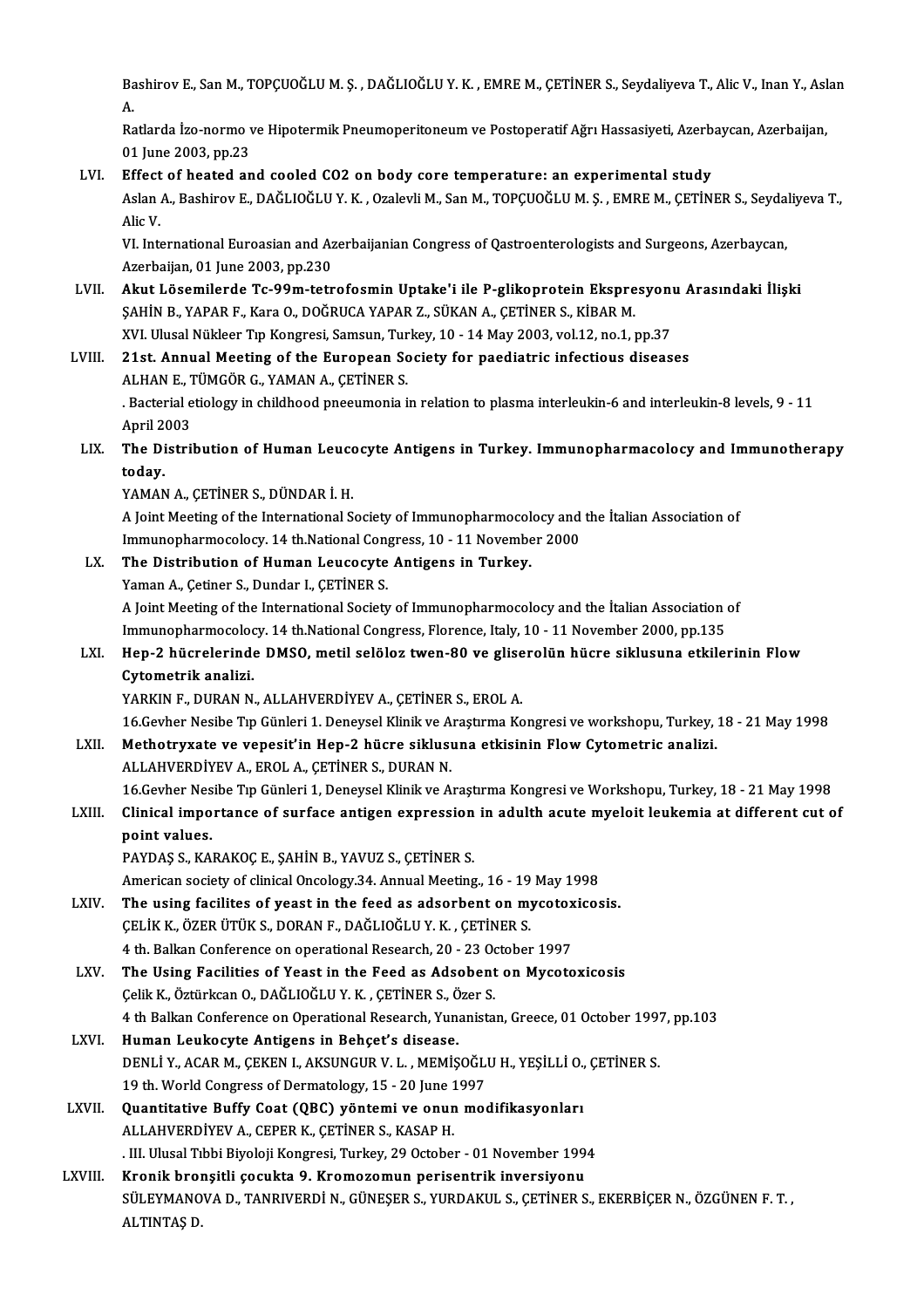### Supported Projects

KARA E., TANIR F., DEMİRHİNDİ H., METE B., KİBAR F., ÇETİNER S., ULU A., Project Supported by Higher Education DAPPOTTON TTOJOCES<br>KARA E., TANIR F., DEMİRHİNDİ H., METE B., KİBAR F., ÇETİNER S., ULU A., Project Supported by Higher Education<br>DÜZEVLERINİN DEĞERLENDİRİLMESİ 2021, ...2022 KARA E., TANIR F., DEMİRHİNDİ H., METE B., KİBAR I<br>Institutions, ÇUKUROVA ÜNİVERSİTESİ BALCALI HAS<br>DÜZEYLERİNİN DEĞERLENDİRİLMESİ, 2021 - 2022<br>METE B. DEMİRHİNDİ H. TANIR E. KARA E. KİRAR I Institutions, ÇUKUROVA ÜNİVERSİTESİ BALCALI HASTANESİ ÇALIŞANLARINDA SARSCoV2 AŞISININ 3.AY ANTİKOF<br>DÜZEYLERİNİN DEĞERLENDİRİLMESİ, 2021 - 2022<br>METE B., DEMİRHİNDİ H., TANIR F., KARA E., KİBAR F., ÇETİNER S., ULU A., Proje

DÜZEYLERİNİN DEĞERLENDİRİLMESİ, 2021 - 2022<br>METE B., DEMİRHİNDİ H., TANIR F., KARA E., KİBAR F., ÇETİNER S., ULU A., Project Supported by Higher Education<br>Institutions, ÇUKUROVA ÜNİVERSİTESİ BALCALI HASTANESİ ÇALIŞANLARIND METE B., DEMİRHİNDİ H., TANIR F., KARA E., KİBAR I<br>Institutions, ÇUKUROVA ÜNİVERSİTESİ BALCALI HAS<br>DÜZEYLERİNİN DEĞERLENDİRİLMESİ, 2021 - 2022<br>CETİNER S. VESVET G. Project Sunnerted bu Hisber Institutions, ÇUKUROVA ÜNİVERSİTESİ BALCALI HASTANESİ ÇALIŞANLARINDA SARSCoV2 AŞISININ 1.AY ANTİKOR<br>DÜZEYLERİNİN DEĞERLENDİRİLMESİ, 2021 - 2022<br>ÇETİNER S., YESYET G., Project Supported by Higher Education Institutions, Rad

DÜZEYLERİNİN DEĞERLENDİRİLMESİ, 2021 - 2022<br>ÇETİNER S., YESYET G., Project Supported by Higher Education Institutions, Radyofrekans Elekromanyetik Ra<br>maruz bırakılmış sıçanlarda inflamatuvar ve antiinflamatuvar sitokin düz CETİNER S., YESYET G., Project Supported by Higher Education Institutions, Radyofrekans Elekromanyetik Radyasyo<br>maruz bırakılmış sıçanlarda inflamatuvar ve antiinflamatuvar sitokin düzeylerinin araştırılması, 2018 - 2019<br>P maruz bırakılmış sıçanlarda inflamatuvar ve antiinflamatuvar sitokin düzeylerinin araştırılması, 2018 - 2019<br>PAYDAŞ S., BORAL B., ÇETİNER S., Gök M. G. , BARAN F., KAYA B., YAMAN A., Project Supported by Higher Educatio<br>In PAYDAS S., BORAL B., CETINER S., Gök M. G., BARAN F., KAYA B., YAMAN A., Project Supported by Higher Education

Institutions, Kronik böbrek hastalarında eripitozisin değerlendirilmesi, 2018 - 2019<br>ÇETİNER S., YAMAN A., ERKEN E., KİBAR F., BADAK S. Ö. , BORAL B., SALMAN E., ERSÖZLÜ BOZKIRLI E. D. , Project<br>Supported by Higher Educati Sa antikorlarının tanısal öneminin değerlendirilmesi, 2017 - 2018<br>KARAYAYLALI İ., AYDINALP Y., CETİNER S., YAMAN A., Project Supported by Higher Education Institutions, Membranöz Supported by Higher Education Institutions, Seronegatif romatoid artritli hastalarda anti-CarP 14-3-3 eta protein ve anti<br>Sa antikorlarının tanısal öneminin değerlendirilmesi, 2017 - 2018<br>KARAYAYLALI İ., AYDINALP Y., ÇETİN

Sa antikorlarının tanısal öneminin değerlendirilmesi, 2017 - 2018<br>KARAYAYLALI İ., AYDINALP Y., ÇETİNER S., YAMAN A., Project Supported by Higher Education Institutions, Membran<br>Glomerulonefrit ve Fokal segmental glomerulos KARAYAYLALI İ., AYDINALP Y., ÇETİNER S., YAMAN A., Project Supported by Higher Ed<br>Glomerulonefrit ve Fokal segmental glomerulosklerozda soluble ürokinaz tip plazmino<br>reseptör antikorlarının glomerül hasarı ve klinik bulgul Glomerulonefrit ve Fokal segmental glomerulosklerozda soluble ürokinaz tip plazminojen reseptör ve Fosfolipaz A2<br>reseptör antikorlarının glomerül hasarı ve klinik bulgular ile olan ilişkisi, 2017 - 2018<br>EMRE M., ÇETİNER S.

reseptör antikorlarının glomerül hasarı ve klinik bulgular ile olan ilişkisi, 2017 - 2018<br>EMRE M., ÇETİNER S., BOĞA PEKMEZEKMEK A., Project Supported by Higher Education Institutions, The Effect of 90<br>MHz GSMlike Radiofreq MHz GSMlike Radiofrequency Irradiation and Nicotine Administration on the Apoptosis of Human Fetal Cells, 2017 -<br>2018

KARABAY BAYAZIT A., ANARAT A., ATMIS B., MELEK E., Görür Ö., CETİNER S., YAMAN A., Project Supported by Higher 2018<br>KARABAY BAYAZIT A., ANARAT A., ATMIŞ B., MELEK E., Görür Ö., ÇETİNER S., YAMAN A., Project Supported by Higheı<br>Education Institutions, Tek Taraflı Fonksiyon Gören Böbreği Olan Çocuklarda Böbrek Hasarlanmasının Erken T KARABAY BA<br>Education Ins<br>2016 - 2018<br>CETINER S. E Education Institutions, Tek Taraflı Fonksiyon Gören Böbreği Olan Çocuklarda Böbrek Hasarlanmasının Erken Tespiti,<br>2016 - 2018<br>ÇETİNER S., Project Supported by Higher Education Institutions, Uluslararası Yayınları Özendirme

2016 - 2018<br>ÇETİNER S., Project Supported by Higher Education Institutions, Uluslararası Yayınları Özendirme Desteği (1 Adet), 2014<br>- 2016

### **Scientific Refereeing**

Scientific Refereeing<br>Project Supported by Higher Education Institutions, BAP Research Project, Cukurova University, Turkey, June 2022<br>TURKISH THORACIS JOURNAL Journal Indoved in ESSL Mov 2022 Betentinic Refereeing<br>Project Supported by Higher Education Institutions, BAP Research<br>TURKISH THORACIC JOURNAL, Journal Indexed in ESCI, May 2022<br>Cultureve Medical Journal, Journal Indexed in ESCI, July 2021 Project Supported by Higher Education Institutions, BAP Rese.<br>TURKISH THORACIC JOURNAL, Journal Indexed in ESCI, May 2<br>Cukurova Medical Journal, Journal Indexed in ESCI, July 2021<br>CUKUROVA MEDICAL JOURNAL, Journal Indexed TURKISH THORACIC JOURNAL, Journal Indexed in ESCI, May 2022<br>Çukurova Medical Journal, Journal Indexed in ESCI, July 2021<br>CUKUROVA MEDICAL JOURNAL, Journal Indexed in ESCI, July 2020<br>Cularova Medical Journal, Journal Indexe Çukurova Medical Journal, Journal Indexed in ESCI, July 2021<br>CUKUROVA MEDICAL JOURNAL, Journal Indexed in ESCI, July 20:<br>Çukurova Medical Journal, Journal Indexed in ESCI, March 2020<br>Culturova Üniversitesi Tın Fakültesi De Çukurova Medical Journal, Journal Indexed in ESCI, March 2020<br>Çukurova Üniversitesi Tıp Fakültesi Dergisi, Journal Indexed in ESCI, April 2019

### **Edit Congress and Symposium Activities**

Edit Congress and Symposium Activities<br>Çukurova Üniversitesi Balcalı Hastanesi Merkez Laboratuvarıında yalın laboratuar uygulamaları, Attendee,<br>Relak (Antakra Turkay, 2014 Belek/Antalya, Turkey, 2014<br>Belek/Antalya, Turkey, 2014<br>Läsemi bestelem ile Human L Çukurova Üniversitesi Balcalı Hastanesi Merkez Laboratuvarıında yalın laboratuar uygulamalar<br>Belek/Antalya, Turkey, 2014<br>Lösemi hastaları ile Human Lökosit Antijenleri arasındaki ilişki, Attendee, Çeşme, Turkey, 2013<br>Adana Belek/Antalya, Turkey, 2014<br>Lösemi hastaları ile Human Lökosit Antijenleri arasındaki ilişki, Attendee, Çeşme, Turkey, 2013<br>Adana İl Merkezinde Hepatit A Seroprevalansında Epidemiyolojik Değişim, Attendee, Antalya, Turkey,

Lösemi hastaları ile Human Lökosit Antijenleri arasındaki ilişki, Attendee, Çeşme, Turkey, 2013<br>Adana İl Merkezinde Hepatit A Seroprevalansında Epidemiyolojik Değişim, Attendee, Antalya, Turl<br>Çukurova Bölgesinde İnsan Löko

Adana İl Merkezinde Hepatit A Seroprevalansında Epidemiyolojik Değişim, Attendee, Antalya,<br>Çukurova Bölgesinde İnsan Lökosit Antijenlerinin Dağılımı., Attendee, Girne, Cyprus (Kktc), 20<br>A.Does thalidomide ameliorate adriam

Çukurova Bölgesinde İnsan Lökosit Antijenlerinin Dağılımı., Attendee, Girne, Cyprus (Kktc), 2009<br>A.Does thalidomide ameliorate adriamycin induced nephrosis?, Attendee, Iyon, France, 2008<br>Bacterial etiology in childhood pne A.Does tha<br>Bacterial e<br>Italy, 2003